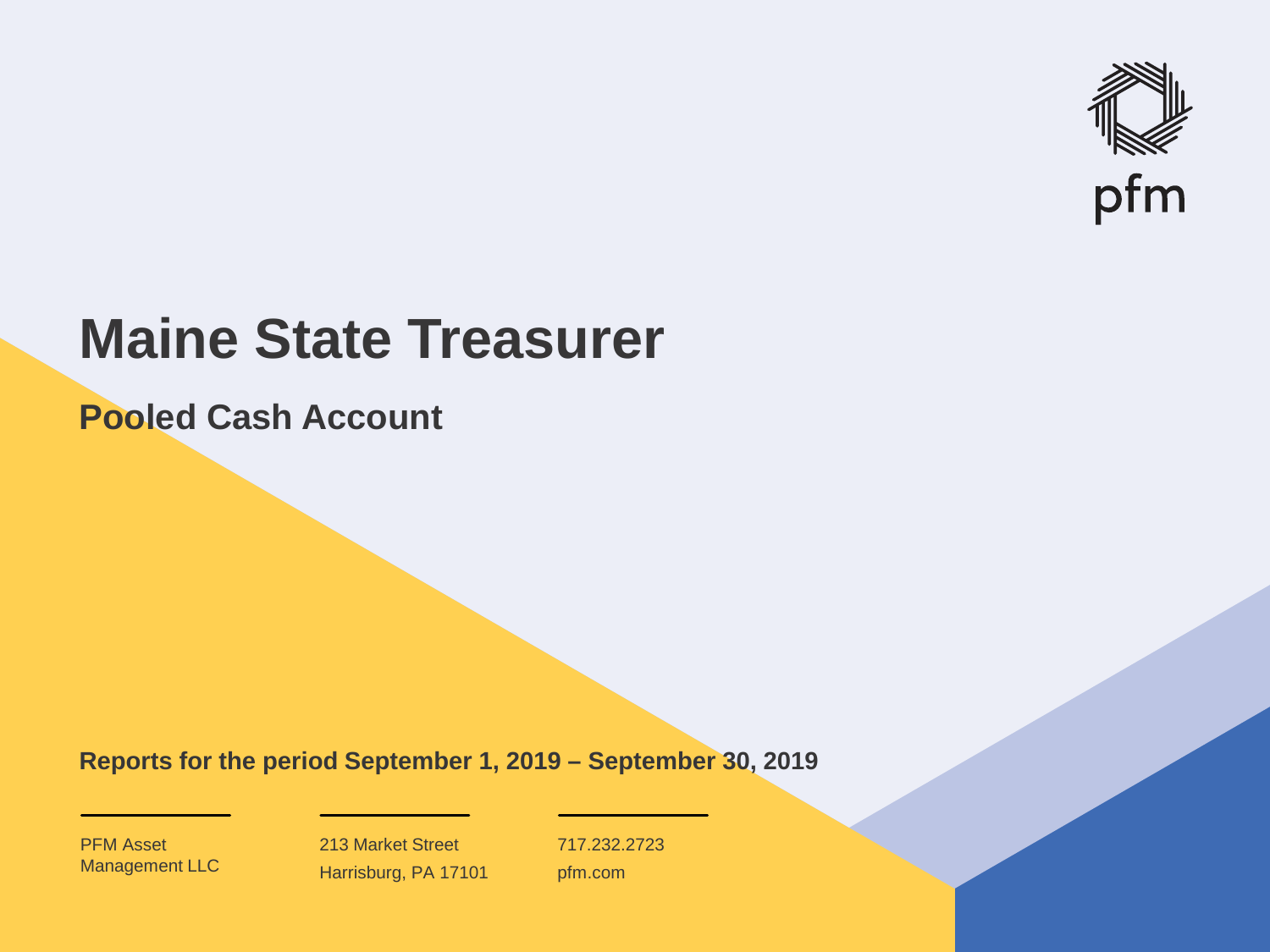#### **Maine State Treasurer Activity and Performance Summary For the Month Ending September 30, 2019**

| <b>Amortized Cost Basis Activity Summary</b> |
|----------------------------------------------|
|----------------------------------------------|

| <b>Beginning Amortized Cost Value</b>   |                | 1,594,823,234.77 | <b>Interest Earned</b>                       |               |
|-----------------------------------------|----------------|------------------|----------------------------------------------|---------------|
| Additions                               |                |                  |                                              |               |
| Contributions                           | 144,067,903.87 |                  | <b>Current Holdings</b>                      |               |
| Interest Received                       | 2,343,155.40   |                  | Cash and Equivalents<br>751,602.08           |               |
| <b>Accrued Interest Sold</b>            | 0.00           |                  | Repurchase Agreement                         | 0.00          |
| Gain on Sales                           | 0.00           |                  | <b>Certificates of Deposit</b><br>377,708.34 |               |
| <b>Total Additions</b>                  |                | 146,411,059.27   | <b>Commercial Paper</b>                      | 0.00          |
| Deductions                              |                |                  | 492,012.78<br>U.S. Treasuries                |               |
| Withdrawals                             | 0.00           |                  | Federal Agency<br>774,052.10                 |               |
| <b>Accrued Interest Purchased</b>       | 609,551.46     |                  | 47,091.04<br>Corporate                       |               |
| Loss on Sales                           | 0.00           |                  |                                              |               |
|                                         |                |                  | <b>Sales and Maturities</b>                  |               |
| <b>Total Deductions</b>                 |                | (609, 551.46)    | Repurchase Agreement                         | 0.00          |
| Accretion (Amortization) for the Period |                | 602,689.42       | <b>Commercial Paper</b>                      | 0.00          |
| <b>Ending Amortized Cost Value</b>      |                | 1,741,227,432.00 | <b>Certificates of Deposit</b>               | 0.00          |
| <b>Ending Fair Value</b>                |                | 1,744,679,370.89 | U.S. Treasuries<br>72,202.86                 |               |
| Unrealized Gain (Loss)                  |                | 3,451,938.89     | Federal Agency                               | 0.00          |
|                                         |                |                  |                                              | $\sim$ $\sim$ |

|                                         | <b>Amortized Cost Basis Activity Summary</b> |                  | <b>Detail of Amortized Cost Basis Return</b> |                        |                                    |                            |                     |  |  |
|-----------------------------------------|----------------------------------------------|------------------|----------------------------------------------|------------------------|------------------------------------|----------------------------|---------------------|--|--|
| <b>Beginning Amortized Cost Value</b>   |                                              | 1,594,823,234.77 |                                              | <b>Interest Earned</b> | <b>Accretion</b><br>(Amortization) | <b>Realized Gain(Loss)</b> | <b>Total Income</b> |  |  |
| Additions                               |                                              |                  |                                              |                        |                                    |                            |                     |  |  |
| Contributions                           | 144,067,903.87                               |                  | <b>Current Holdings</b>                      |                        |                                    |                            |                     |  |  |
| <b>Interest Received</b>                | 2,343,155.40                                 |                  | Cash and Equivalents                         | 751,602.08             | 0.00                               | 0.00                       | 751,602.08          |  |  |
| <b>Accrued Interest Sold</b>            | 0.00                                         |                  | Repurchase Agreement                         | 0.00                   | 0.00                               | 0.00                       | 0.00                |  |  |
| Gain on Sales                           | 0.00                                         |                  | <b>Certificates of Deposit</b>               | 377,708.34             | 0.00                               | 0.00                       | 377,708.34          |  |  |
| <b>Total Additions</b>                  |                                              | 146,411,059.27   | <b>Commercial Paper</b>                      | 0.00                   | 348,708.41                         | 0.00                       | 348,708.41          |  |  |
| Deductions                              |                                              |                  | U.S. Treasuries                              | 492,012.78             | 104,328.61                         | 0.00                       | 596,341.39          |  |  |
| Withdrawals                             | 0.00                                         |                  | Federal Agency                               | 774,052.10             | 15,299.56                          | 0.00                       | 789,351.66          |  |  |
| <b>Accrued Interest Purchased</b>       | 609,551.46                                   |                  | Corporate                                    | 47,091.04              | 4,682.52                           | 0.00                       | 51,773.56           |  |  |
| Loss on Sales                           | 0.00                                         |                  |                                              |                        |                                    |                            |                     |  |  |
|                                         |                                              |                  | <b>Sales and Maturities</b>                  |                        |                                    |                            |                     |  |  |
| <b>Total Deductions</b>                 |                                              | (609, 551.46)    | Repurchase Agreement                         | 0.00                   | 0.00                               | 0.00                       | 0.00                |  |  |
| Accretion (Amortization) for the Period |                                              | 602,689.42       | <b>Commercial Paper</b>                      | 0.00                   | 52,285.25                          | 0.00                       | 52,285.25           |  |  |
| <b>Ending Amortized Cost Value</b>      |                                              | 1,741,227,432.00 | <b>Certificates of Deposit</b>               | 0.00                   | 0.00                               | 0.00                       | 0.00                |  |  |
| Ending Fair Value                       |                                              | 1,744,679,370.89 | U.S. Treasuries                              | 72,202.86              | 77,385.07                          | 0.00                       | 149,587.93          |  |  |
| Unrealized Gain (Loss)                  |                                              | 3,451,938.89     | <b>Federal Agency</b>                        | 0.00                   | 0.00                               | 0.00                       | 0.00                |  |  |
|                                         |                                              |                  | Corporate                                    | 0.00                   | 0.00                               | 0.00                       | 0.00                |  |  |
|                                         |                                              |                  | <b>Total</b>                                 | 2,514,669.20           | 602,689.42                         | 0.00                       | 3,117,358.62        |  |  |

#### **Annualized Comparative Rates of Return Summary of Amortized Cost Basis Return for the Period**

|                  | <b>Twelve</b>         | Six                   |               |                                             | <b>Total Portfolio</b> |
|------------------|-----------------------|-----------------------|---------------|---------------------------------------------|------------------------|
|                  | <b>Month Trailing</b> | <b>Month Trailing</b> | For the Month | Interest Earned                             | 2,514,669.20           |
| <b>Fed Funds</b> | 2.39%                 | 2.40%                 | 2.14%         | Accretion (Amortization)                    | 602,689.42             |
| Overnight Repo   | 2.47%                 | 2.46%                 | 2.22%         | Realized Gain (Loss) on Sales               | 0.00                   |
| 3 Month T-Bill   | 2.28%                 | 2.17%                 | 1.92%         | Total Income on Portfolio                   | 3,117,358.62           |
| 6 Month T-Bill   | 2.32%                 | 2.15%                 | 1.88%         | Average Daily Historical Cost               | 1,688,671,370.20       |
| 1 Year T-Note    | 2.35%                 | 2.09%                 | 1.86%         | <b>Annualized Return</b>                    | 2.25%                  |
| 2 Year T-Note    | 2.28%                 | 1.91%                 | 1.65%         | Annualized Return Fiscal Year to Date       | 2.32%                  |
| 5 Year T-Note    | 2.27%                 | 1.87%                 | 1.56%         | <b>Investment Advisory Fees</b>             | 20,578.24              |
|                  |                       |                       |               | Annualized Return (net of fees)             | 2.23%                  |
|                  |                       |                       |               | Weighted Average Effective Duration in Days | 322                    |

|                | <b>Twelve</b>         | <b>Six</b>            |                      |
|----------------|-----------------------|-----------------------|----------------------|
|                | <b>Month Trailing</b> | <b>Month Trailing</b> | <b>For the Month</b> |
| Fed Funds      | 2.39%                 | 2.40%                 | 2.14%                |
| Overnight Repo | 2.47%                 | 2.46%                 | 2.22%                |
| 3 Month T-Bill | 2.28%                 | 2.17%                 | 1.92%                |
| 6 Month T-Bill | 2.32%                 | 2.15%                 | 1.88%                |
| 1 Year T-Note  | 2.35%                 | 2.09%                 | 1.86%                |
| 2 Year T-Note  | 2.28%                 | 1.91%                 | 1.65%                |
| 5 Year T-Note  | 2.27%                 | 1.87%                 | 1.56%                |
|                |                       |                       |                      |
|                |                       |                       |                      |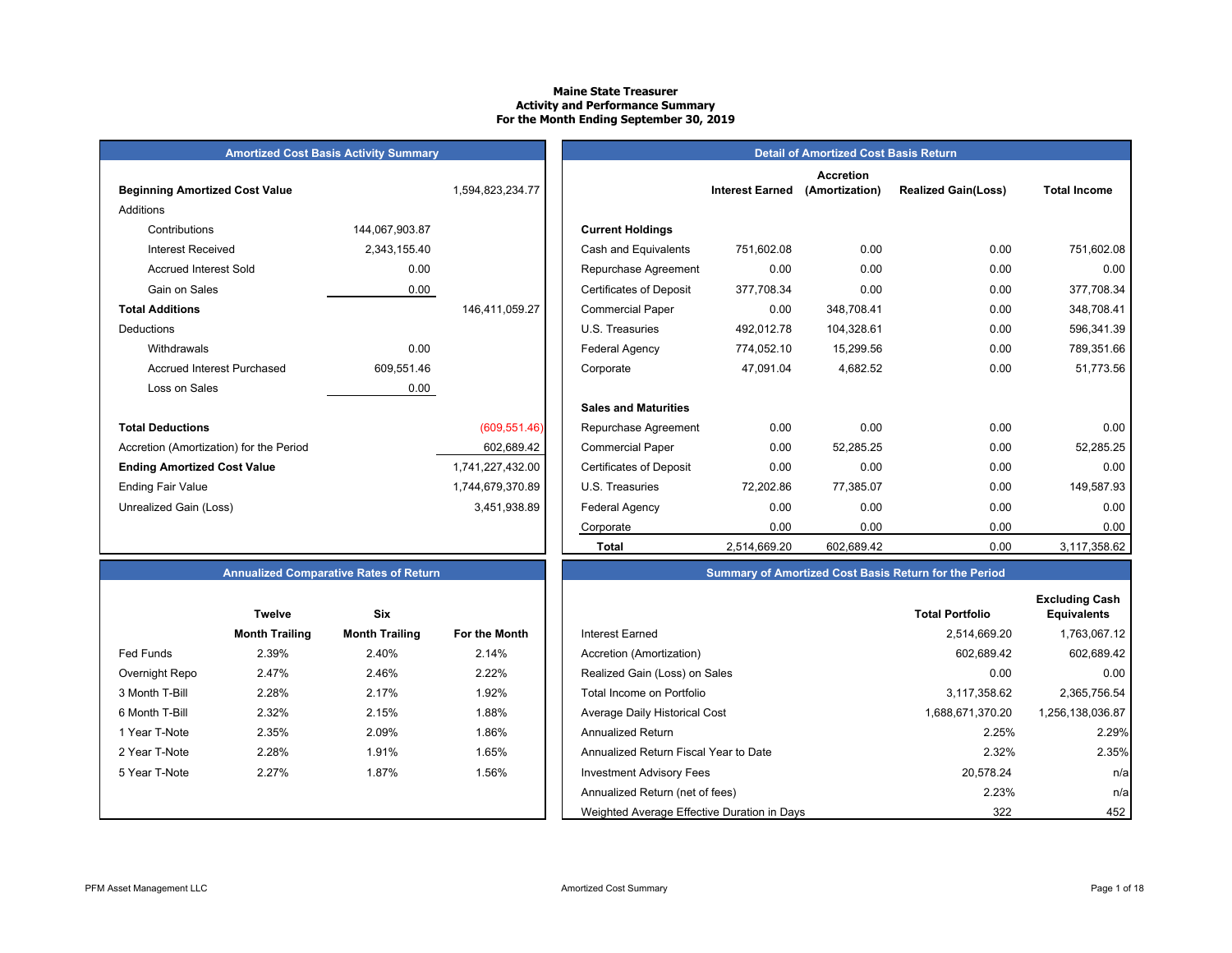#### **Maine State Treasurer Activity and Performance Summary For the Month Ending September 30, 2019**

## **Beginning Fair Value Interest Earned 1,599,838,772.30** Additions Contributions 144,067,903.87 **Current Holdings** Accrued Interest Sold 0.00 **Total Additions**DeductionsAccrued Interest Purchased 609,551.46 **Total Deductions** $(609, 551.46)$ Change in Fair Value for the Period (960,909.22)

**Fair Value Basis Activity Summary**

| Beginning Fair Value                |                | 1,599,838,772.30 |                                | <b>Interest Earned</b> | <b>Change in Fair Value</b> | <b>Total Income</b> |
|-------------------------------------|----------------|------------------|--------------------------------|------------------------|-----------------------------|---------------------|
| Additions                           |                |                  |                                |                        |                             |                     |
| Contributions                       | 144,067,903.87 |                  | <b>Current Holdings</b>        |                        |                             |                     |
| <b>Interest Received</b>            | 2,343,155.40   |                  | Cash and Equivalents           | 751,602.08             | 0.00                        | 751,602.08          |
| <b>Accrued Interest Sold</b>        | 0.00           |                  | Repurchase Agreement           | 0.00                   | 0.00                        | 0.00                |
| <b>Total Additions</b>              |                | 146,411,059.27   | <b>Certificates of Deposit</b> | 377,708.34             | 0.00                        | 377,708.34          |
|                                     |                |                  | <b>Commercial Paper</b>        | 0.00                   | 288,475.50                  | 288,475.50          |
| Deductions                          |                |                  | U.S. Treasuries                | 492,012.78             | (725, 469.81)               | (233, 457.03)       |
| Withdrawals                         | 0.00           |                  | <b>Federal Agency</b>          | 774,052.10             | (601, 225.00)               | 172,827.10          |
| <b>Accrued Interest Purchased</b>   | 609,551.46     |                  | Corporate                      | 47,091.04              | (16, 105.41)                | 30,985.63           |
| <b>Total Deductions</b>             |                | (609, 551.46)    | <b>Sales and Maturities</b>    |                        |                             |                     |
|                                     |                |                  | Repurchase Agreements          | 0.00                   | 0.00                        | 0.00                |
| Change in Fair Value for the Period |                | (960, 909.22)    | <b>Commercial Paper</b>        | 0.00                   | 48,425.50                   | 48,425.50           |
| <b>Ending Fair Value</b>            |                | 1,744,679,370.89 | <b>Certificates of Deposit</b> | 0.00                   | 0.00                        | 0.00                |
|                                     |                |                  | U.S. Treasuries                | 72,202.86              | 44,990.00                   | 117,192.86          |
|                                     |                |                  | <b>Federal Agency</b>          | 0.00                   | 0.00                        | 0.00                |
|                                     |                |                  | Corporate                      | 0.00                   | 0.00                        | 0.00                |
|                                     |                |                  | Total                          | 2,514,669.20           | (960, 909.22)               | 1,553,759.98        |

**Detail of Fair Value Basis Return**

#### **Annualized Comparative Rates of Return**

|                | <b>Twelve</b>         | Six                   |                      |
|----------------|-----------------------|-----------------------|----------------------|
|                | <b>Month Trailing</b> | <b>Month Trailing</b> | <b>For the Month</b> |
| Fed Funds      | 2.39%                 | 2.40%                 | 2.14%                |
| Overnight Repo | 2.47%                 | 2.46%                 | 2.22%                |
| 3 Month T-Bill | 2.38%                 | 2.42%                 | 2.15%                |
| 6 Month T-Bill | 2.64%                 | 2.73%                 | 2.13%                |
| 1 Year T-Note  | 3.13%                 | 3.02%                 | 1.40%                |
| 2 Year T-Note  | 4.37%                 | 4.12%                 | $-1.52%$             |
| 5 Year T-Note  | 9.16%                 | 8.59%                 | $-7.32%$             |
|                |                       |                       |                      |
|                |                       |                       |                      |

|                  | <b>Twelve</b>         | <b>Six</b>            |               |                                             | <b>Total Portfolio</b> | <b>Excluding Cash</b><br><b>Equivalents</b> |
|------------------|-----------------------|-----------------------|---------------|---------------------------------------------|------------------------|---------------------------------------------|
|                  | <b>Month Trailing</b> | <b>Month Trailing</b> | For the Month | Interest Earned                             | 2,514,669.20           | 1,763,067.12                                |
| <b>Fed Funds</b> | 2.39%                 | 2.40%                 | 2.14%         | Change in Fair Value                        | (960, 909.22)          | (960, 909.22)                               |
| Overnight Repo   | 2.47%                 | 2.46%                 | 2.22%         | Total Income on Portfolio                   | 1,553,759.98           | 802,157.90                                  |
| 3 Month T-Bill   | 2.38%                 | 2.42%                 | 2.15%         | Average Daily Historical Cost               | 1,688,671,370.20       | 1,256,138,036.87                            |
| 6 Month T-Bill   | 2.64%                 | 2.73%                 | 2.13%         | Annualized Return                           | 1.12%                  | 0.78%                                       |
| 1 Year T-Note    | 3.13%                 | 3.02%                 | 1.40%         | Annualized Return Fiscal Year to Date       | 2.47%                  | 2.56%                                       |
| 2 Year T-Note    | 4.37%                 | 4.12%                 | $-1.52%$      | Weighted Average Effective Duration in Days | 322                    | 452                                         |
| 5 Year T-Note    | 9.16%                 | 8.59%                 | $-7.32\%$     |                                             |                        |                                             |

**Summary of Fair Value Basis Return for the Period**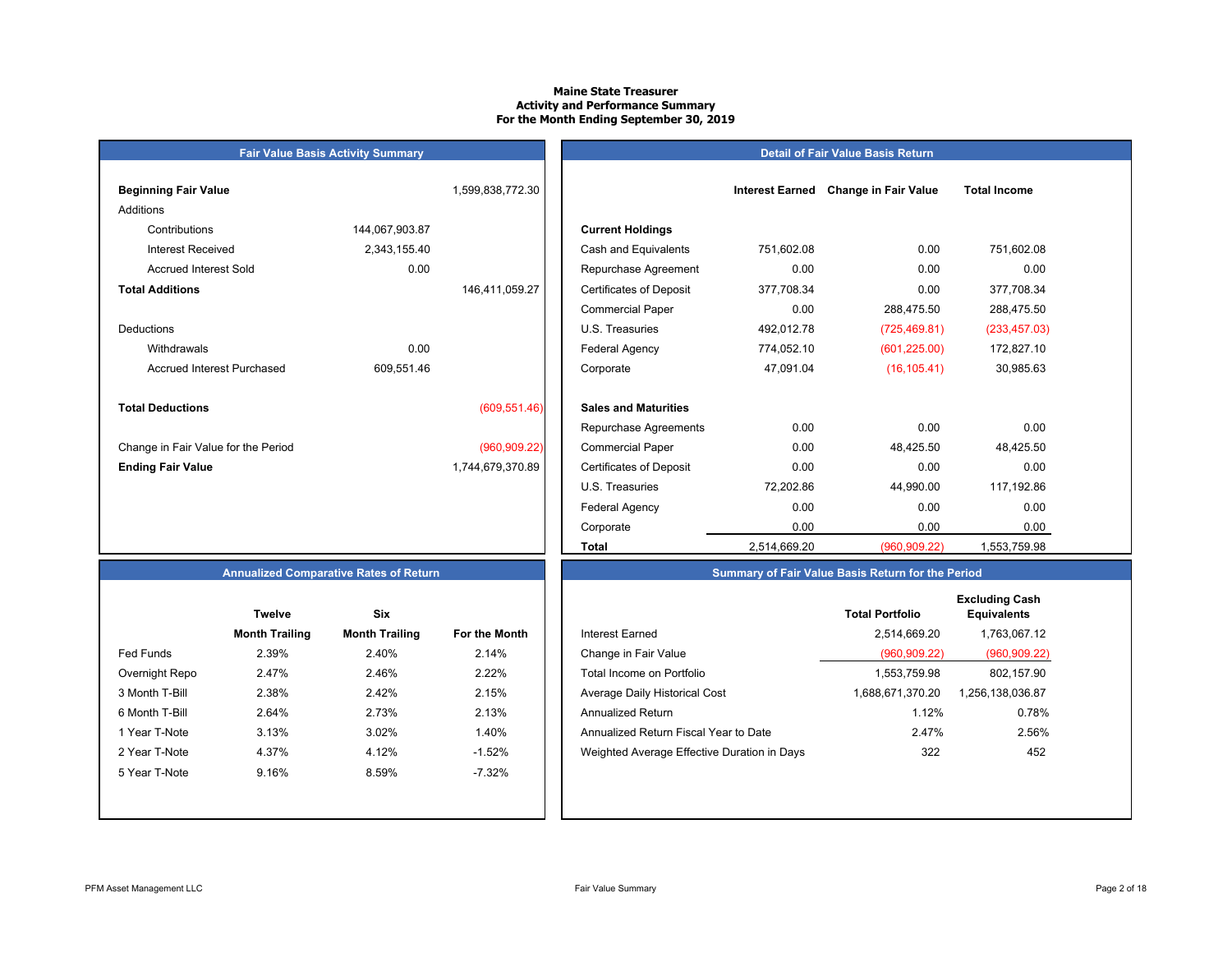#### **Maine State Treasurer Investments - By Security Type As of September 30, 2019**

| <b>Security Type</b>           | Original<br>Cost | Amortized<br>Cost | Fair<br>Value    | <b>Accrued</b><br>Interest | <b>Unrealized</b><br>Gain (Loss) | Weighted<br>Average<br><b>Final Maturity</b><br>(Days) | Weighted<br>Average<br><b>Effective</b><br><b>Duration</b><br>(Years) | Asset<br>Allocation | Weighted<br>Average<br>Yield |
|--------------------------------|------------------|-------------------|------------------|----------------------------|----------------------------------|--------------------------------------------------------|-----------------------------------------------------------------------|---------------------|------------------------------|
| Cash and Cash Equivalents      | 499,000,000.00   | 499,000,000.00    | 499,000,000.00   | 751,599.90                 | 0.00                             |                                                        | 0.00                                                                  | 28.6%               | 2.04%                        |
| Repurchase Agreements          | 0.00             | 0.00              | 0.00             | 0.00                       | 0.00                             |                                                        |                                                                       | 0.0%                |                              |
| <b>Commercial Paper</b>        | 160,595,566.11   | 162,585,387.91    | 162.771.032.00   | 0.00                       | 185.644.09                       | 80                                                     | 0.22                                                                  | 9.3%                | 2.61%                        |
| <b>Certificates of Deposit</b> | 180,000,000.00   | 180,000,000.00    | 180,000,000.00   | 1,957,375.00               | 0.00                             | 420                                                    | 1.13                                                                  | 10.3%               | 2.52%                        |
| U.S. Treasuries                | 421,317,070.33   | 422.640.016.67    | 423,159,449.50   | 1,383,089.71               | 519,432.83                       | 662                                                    | 1.76                                                                  | 24.3%               | 1.98%                        |
| U.S. Instrumentality           | 449,879,650.00   | 450,277,608.01    | 452,662,268.00   | 3,134,936.82               | 2,384,659.99                     | 585                                                    | 1.14                                                                  | 25.9%               | 2.16%                        |
| Corporate                      | 26,719,792.85    | 26,724,419.41     | 27,086,621.39    | 57,826.64                  | 362,201.98                       | 606                                                    | 1.61                                                                  | 1.6%                | 2.33%                        |
| Total                          | 1,737,512,079.29 | 1,741,227,432.00  | 1,744,679,370.89 | 7,284,828.07               | 3,451,938.89                     | 373                                                    | 0.88                                                                  | 100.0%              | 2.16%                        |

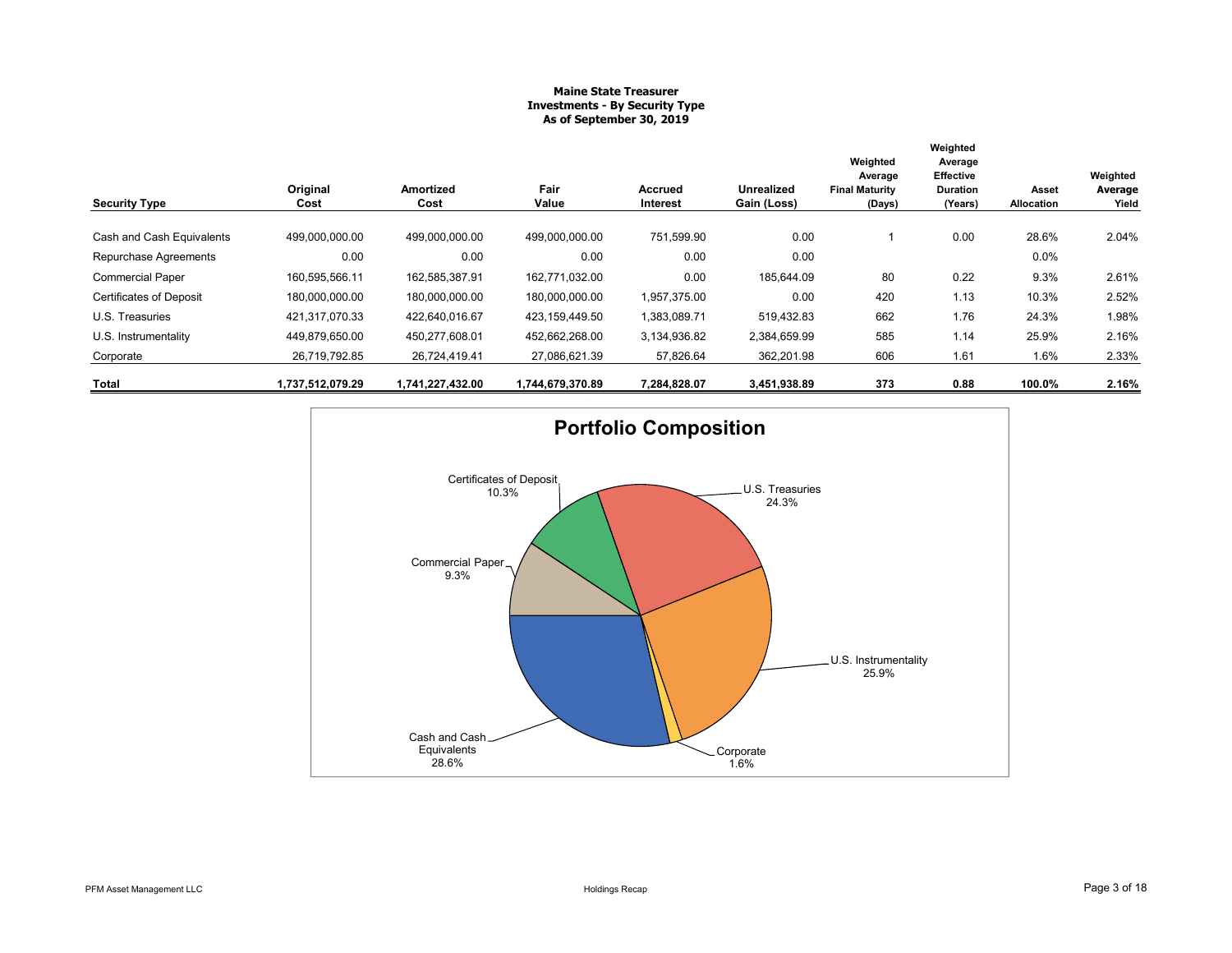#### **Maine State Treasurer Investments - By Maturity As of September 30, 2019**

| <b>Maturity Distribution</b> | <b>Original Cost</b><br>September 30, 2019 | Percentage | <b>Original Cost</b><br>August 31, 2019 |
|------------------------------|--------------------------------------------|------------|-----------------------------------------|
|                              |                                            |            |                                         |
| Overnight                    | 499,000,000.00                             | 28.7%      | 371,000,000.00                          |
| Under 90 Days                | 197,866,699.49                             | 11.4%      | 265,943,388.35                          |
| 90 to 180 Days               | 254, 153, 808.82                           | 14.6%      | 278,561,627.57                          |
| 180 Days to 1 Year           | 69,931,200.00                              | 4.0%       | 79,793,900.00                           |
| 1 to 2 Years                 | 245, 117, 526. 57                          | 14.1%      | 239,616,109.38                          |
| 2 to 3 Years                 | 471,442,844.41                             | 27.1%      | 355,073,953.79                          |
| Over 3 Years                 | ٠                                          | $0.0\%$    |                                         |
| Totals \$                    | 1,737,512,079.29                           | 100.0%     | 1,589,988,979.09                        |

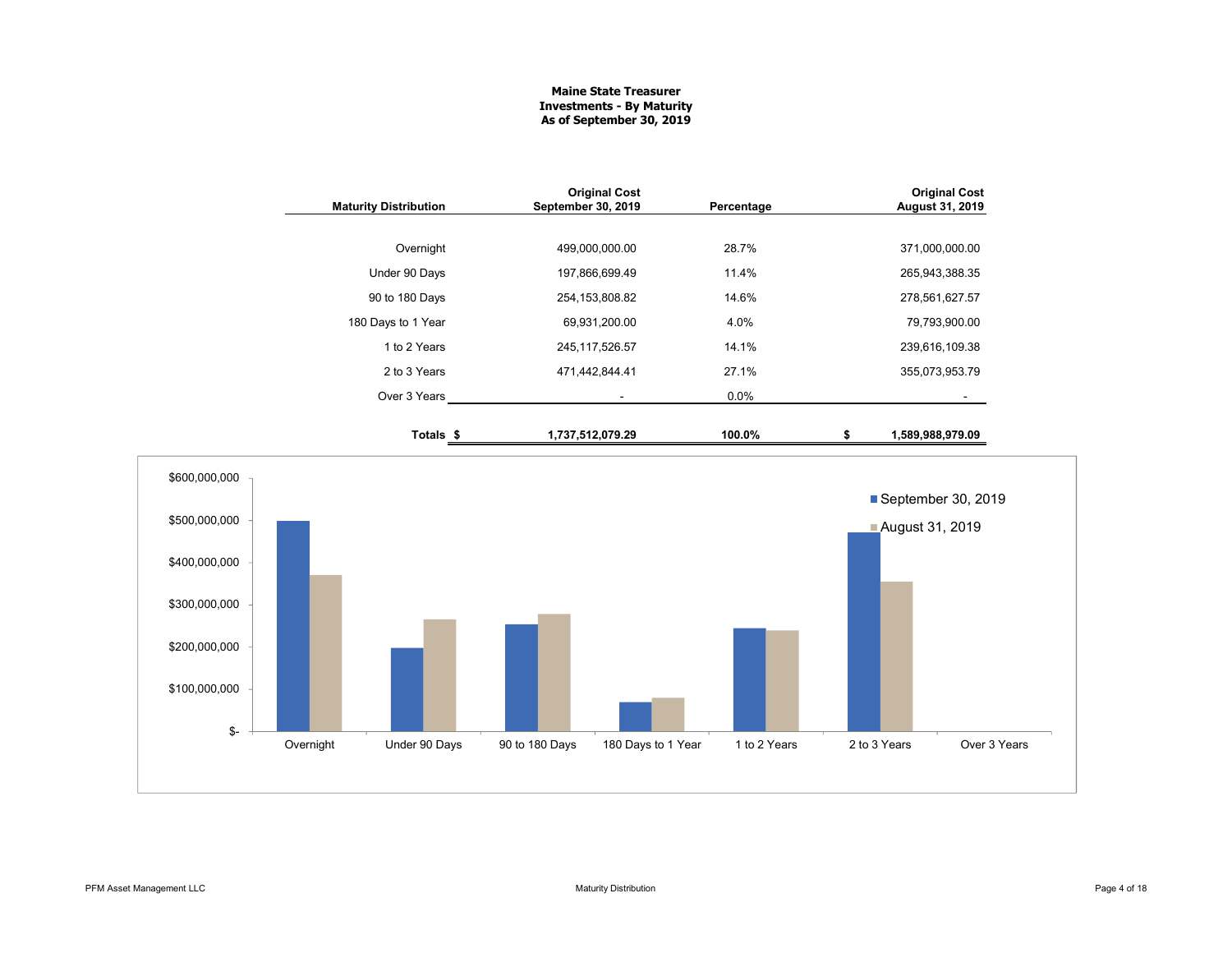| <b>DESCRIPTION</b>                 | <b>PURCHASE</b><br><b>DATE</b> | <b>COUPON DATE / CALL</b><br><b>RATE</b> | <b>MATURITY</b><br>PAR VALUE<br><b>DATE</b> | ORIGINAL<br><b>INTEREST</b> | COST/ACCRUED AMORTIZED COST/<br>PURCHASE (AMORTIZATION) | <b>FAIR</b><br><b>ACCRETION VALUE/CHANGE IN</b><br><b>FAIR VALUE</b> | <b>UNREALIZED</b><br><b>GAIN (LOSS)</b> | AI PURCHASED | <b>INTEREST</b><br><b>RECEIVED</b> | <b>INTEREST</b><br><b>EARNED</b> | <b>TOTAL</b><br><b>ACCRUED</b><br>INTEREST ALLOCATION | %      | YIELD |
|------------------------------------|--------------------------------|------------------------------------------|---------------------------------------------|-----------------------------|---------------------------------------------------------|----------------------------------------------------------------------|-----------------------------------------|--------------|------------------------------------|----------------------------------|-------------------------------------------------------|--------|-------|
| <b>CASH AND EQUIVALENTS</b>        |                                |                                          |                                             |                             |                                                         |                                                                      |                                         |              |                                    |                                  |                                                       |        |       |
| <b>BAR HARBOR BANK &amp; TRUST</b> | 09/30/19                       | 2.150 V                                  | 55,000,000.00                               | 55,000,000.00<br>0.00       | 55,000,000.00<br>0.00                                   | 55,000,000.00<br>0.00                                                | 0.00                                    | 0.00         | 77,451.48                          | 82,059.15                        | 82,059.15                                             | 3.15%  | 2.150 |
| <b>CITIZENS BANK</b>               | 09/30/19                       | 2.150 V                                  | 50,000,000.00                               | 50,000,000.00<br>0.00       | 50,000,000.00<br>0.00                                   | 50,000,000.00<br>0.00                                                | 0.00                                    | 0.00         | 58,963.00                          | 72,046.66                        | 72,046.66                                             | 2.87%  | 2.150 |
| <b>BANGOR SAVINGS BANK NOW</b>     | 09/30/19                       | 2.000 V                                  | 10,000,000.00                               | 10,000,000.00<br>0.00       | 10.000.000.00<br>0.00                                   | 10.000.000.00<br>0.00                                                | 0.00                                    | 0.00         | 16.547.95                          | 547.94                           | 547.94                                                | 0.57%  | 2.000 |
| <b>TD BANK</b>                     | 09/30/19                       | 2.010 V                                  | 233,000,000.00                              | 233,000,000.00<br>0.00      | 233,000,000.00<br>0.00                                  | 233,000,000.00<br>0.00                                               | 0.00                                    | 0.00         | 363,571.51                         | 366,712.62                       | 366,712.62                                            | 13.35% | 2.010 |
| ANDROSCOGGIN BANK                  | 09/30/19                       | 2.060 V                                  | 25,000,000.00                               | 25.000.000.00<br>0.00       | 25,000,000.00<br>0.00                                   | 25,000,000.00<br>0.00                                                | 0.00                                    | 0.00         | 44,623.29                          | 45,350.35                        | 45,350.35                                             | 1.43%  | 2.060 |
| <b>BATH SAVINGS</b>                | 09/30/19                       | 2.070 V                                  | 14,000,000.00                               | 14,000,000.00<br>0.00       | 14,000,000.00<br>0.00                                   | 14.000.000.00<br>0.00                                                | 0.00                                    | 0.00         | 24,854.79                          | 24,022.76                        | 24,022.76                                             | 0.80%  | 2.070 |
| <b>CAMDEN NATIONAL BANK</b>        | 09/30/19                       | 2.000 V                                  | 36,000,000.00                               | 36,000,000.00<br>0.00       | 36,000,000.00<br>0.00                                   | 36,000,000.00<br>0.00                                                | 0.00                                    | 0.00         | 120,470.14                         | 32,767.99                        | 32,767.99                                             | 2.06%  | 2.000 |
| FIDELITY GOVERNMENT PORTFOLIO      | 09/30/19                       | 1.960 V                                  | 51,000,000.00                               | 51,000,000.00<br>0.00       | 51,000,000.00<br>0.00                                   | 51,000,000.00<br>0.00                                                | 0.00                                    | 0.00         | 51,352.55                          | 93,025.38                        | 93,025.38                                             | 2.92%  | 1.960 |
| <b>FIRST NATIONAL</b>              | 09/30/19                       | 2.060 V                                  | 25,000,000.00                               | 25,000,000.00<br>0.00       | 25,000,000.00<br>0.00                                   | 25,000,000.00<br>0.00                                                | 0.00                                    | 0.00         | 45,897.26                          | 35,067.05                        | 35,067.05                                             | 1.43%  | 2.060 |
| MISCELLAENOUS INCOME               | 09/30/19                       | 0.000V                                   | 0.00                                        | 0.00<br>0.00                | 0.00<br>0.00                                            | 0.00<br>0.00                                                         | 0.00                                    | 0.00         | 2.18                               | 2.18                             | 0.00                                                  | 0.00%  | 0.000 |
| <b>TOTAL</b>                       |                                |                                          | 499,000,000.00                              | 499,000,000.00<br>0.00      | 499,000,000.00<br>0.00                                  | 499,000,000.00<br>0.00                                               | 0.00                                    | 0.00         | 803,734.15                         | 751,602.08                       | 751,599.90                                            | 28.60% | 2.040 |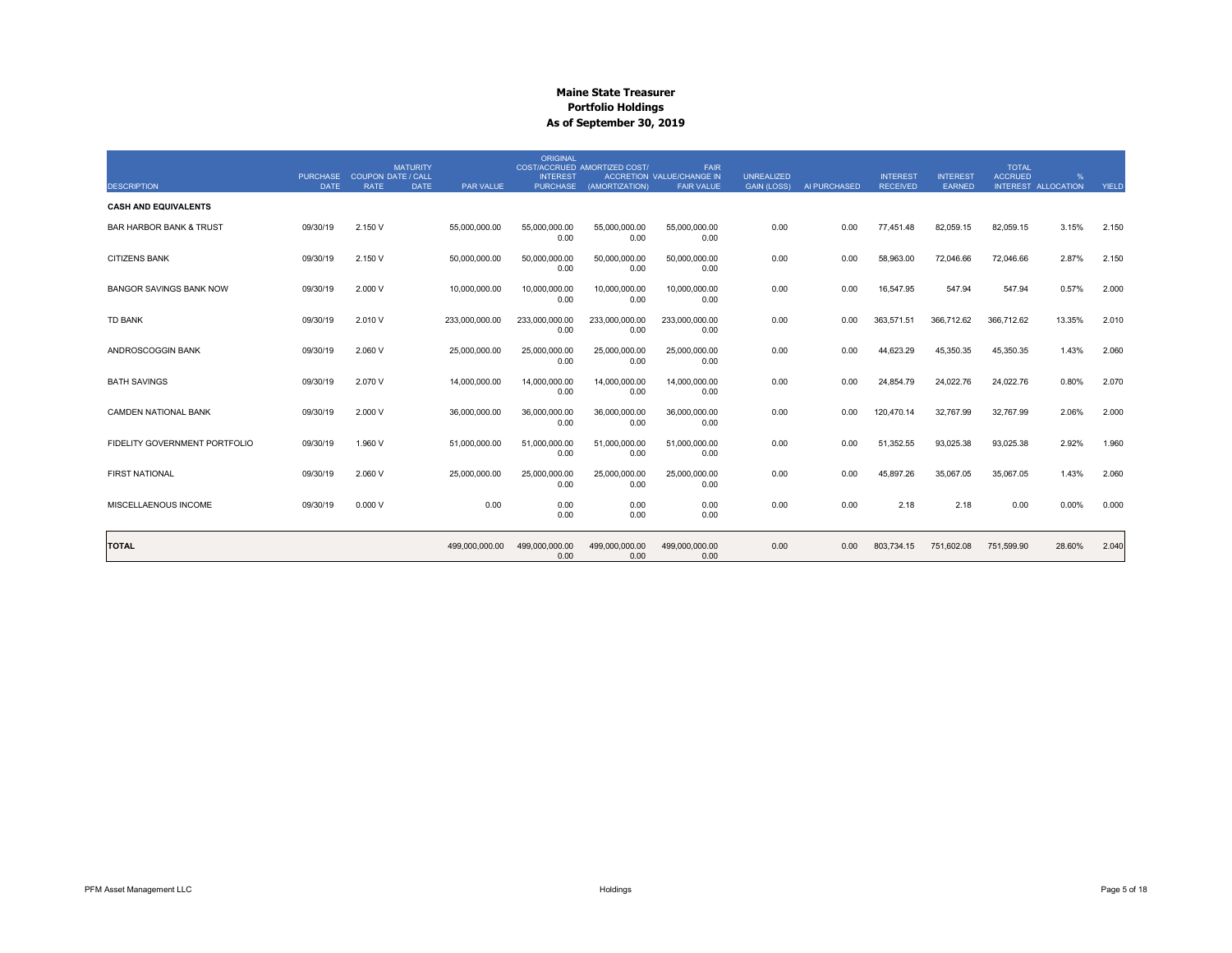| <b>DESCRIPTION</b>                               | PURCHASE COUPON DATE / CALL<br><b>DATE</b> | <b>RATE</b> | <b>MATURITY</b><br><b>DATE</b> | PAR VALUE      | <b>ORIGINAL</b><br><b>INTEREST</b><br><b>PURCHASE</b> | COST/ACCRUED AMORTIZED COST/<br>(AMORTIZATION) | <b>FAIR</b><br><b>ACCRETION VALUE/CHANGE IN</b><br><b>FAIR VALUE</b> | <b>UNREALIZED</b><br><b>GAIN (LOSS)</b> | AI PURCHASED | <b>INTEREST</b><br><b>RECEIVED</b> | <b>INTEREST</b><br>EARNED | <b>TOTAL</b><br><b>ACCRUED</b> | INTEREST ALLOCATION | <b>YIELD</b> |
|--------------------------------------------------|--------------------------------------------|-------------|--------------------------------|----------------|-------------------------------------------------------|------------------------------------------------|----------------------------------------------------------------------|-----------------------------------------|--------------|------------------------------------|---------------------------|--------------------------------|---------------------|--------------|
| <b>COMMERCIAL PAPER</b>                          |                                            |             |                                |                |                                                       |                                                |                                                                      |                                         |              |                                    |                           |                                |                     |              |
| BNP PARIBAS NY BRANCH COMM PAPER<br>09659CX78    | 03/01/19                                   | 0.000       | 10/07/19                       | 17,000,000.00  | 16.731.966.67<br>0.00                                 | 16.992.690.00<br>36,550.00                     | 16.993.523.00<br>31,382.00                                           | 833.00                                  | 0.00         | 0.00                               | 0.00                      | 0.00                           | 0.97%               | 2.621        |
| BNP PARIBAS NY BRANCH COMM PAPER<br>09659CX78    | 04/10/19                                   | 0.000       | 10/07/19                       | 23,000,000.00  | 22,707,900.00<br>0.00                                 | 22,990,263.41<br>48,683.41                     | 22,991,237.00<br>42,458.00                                           | 973.59                                  | 0.00         | 0.00                               | 0.00                      | 0.00                           | 1.32%               | 2.573        |
| MUFG BANK LTD/NY COMM PAPER<br>62479MZL0         | 03/25/19                                   | 0.000       | 12/20/19                       | 25,000,000.00  | 24,508,750.00<br>0.00                                 | 24,854,444.50<br>54,583.50                     | 24,882,100.00<br>43,325.00                                           | 27,655.50                               | 0.00         | 0.00                               | 0.00                      | 0.00                           | 1.43%               | 2.673        |
| JP MORGAN SECURITIES LLC COMM PAPER<br>46640PAH6 | 04/22/19                                   | 0.000       | 01/17/20                       | 40,000,000.00  | 39,232,000.00<br>0.00                                 | 39.692.800.00<br>85,333.20                     | 39.758.760.00<br>71,880.00                                           | 65,960.00                               | 0.00         | 0.00                               | 0.00                      | 0.00                           | 2.28%               | 2.610        |
| MUFG BANK LTD/NY COMM PAPER<br>62479LAH8         | 04/26/19                                   | 0.000       | 01/17/20                       | 8,500,000.00   | 8,335,449.44<br>0.00                                  | 8,433,190.00<br>18,558.30                      | 8,446,212.00<br>13,880.50                                            | 13,022.00                               | 0.00         | 0.00                               | 0.00                      | 0.00                           | 0.48%               | 2.672        |
| TOYOTA MOTOR CREDIT CORP COMM PAPER<br>89233GAH9 | 04/29/19                                   | 0.000       | 01/17/20                       | 50,000,000.00  | 49,079,500.00<br>0.00                                 | 49,622,000.00<br>105,000.00                    | 49,699,200.00<br>85,550.00                                           | 77,200.00                               | 0.00         | 0.00                               | 0.00                      | 0.00                           | 2.85%               | 2.567        |
| <b>TOTAL</b>                                     |                                            |             |                                | 163,500,000.00 | 160,595,566.11<br>0.00                                | 162,585,387.91<br>348,708.41                   | 162,771,032.00<br>288,475.50                                         | 185,644.09                              | 0.00         | 0.00                               | 0.00                      | 0.00                           | 9.33%               | 2.606        |
| <b>CERTIFICATES OF DEPOSIT</b>                   |                                            |             |                                |                |                                                       |                                                |                                                                      |                                         |              |                                    |                           |                                |                     |              |
| CAMDEN NATIONAL BANK CERT DEPOS                  | 04/17/19                                   | 2.550       | 01/17/20                       | 20,000,000.00  | 20,000,000.00<br>0.00                                 | 20,000,000.00<br>0.00                          | 20,000,000.00<br>0.00                                                | 0.00                                    | 0.00         | 0.00                               | 42,500.00                 | 236,583.33                     | 1.15%               | 2.550        |
| CAMDEN NATIONAL BANK CERT DEPOS                  | 04/08/19                                   | 2.600       | 04/08/20                       | 50,000,000.00  | 50,000,000.00<br>0.00                                 | 50,000,000.00<br>0.00                          | 50,000,000.00<br>0.00                                                | 0.00                                    | 0.00         | 0.00                               | 108,333.34                | 635,555.56                     | 2.87%               | 2.626        |
| BANGOR SAVINGS BANK CERT DEPOS                   | 04/08/19                                   | 2.650       | 10/08/20                       | 5,000,000.00   | 5,000,000.00<br>0.00                                  | 5,000,000.00<br>0.00                           | 5,000,000.00<br>0.00                                                 | 0.00                                    | 0.00         | 0.00                               | 11,041.67                 | 64,777.78                      | 0.29%               | 2.659        |
| BANGOR SAVINGS BANK CERT DEPOS                   | 04/08/19                                   | 2.700       | 04/08/21                       | 15,000,000.00  | 15,000,000.00<br>0.00                                 | 15,000,000.00<br>0.00                          | 15,000,000.00<br>0.00                                                | 0.00                                    | 0.00         | 0.00                               | 33,750.00                 | 198,000.00                     | 0.86%               | 2.690        |
| PEOPLES UNITED CERT DEPOS                        | 04/18/19                                   | 2.550       | 04/18/21                       | 15,000,000.00  | 15,000,000.00<br>0.00                                 | 15,000,000.00<br>0.00                          | 15,000,000.00<br>0.00                                                | 0.00                                    | 0.00         | 0.00                               | 31,875.00                 | 176,375.00                     | 0.86%               | 2.544        |
| PEOPLES UNITED CERT DEPOS                        | 04/22/19                                   | 2.550       | 04/22/21                       | 25,000,000.00  | 25,000,000.00<br>0.00                                 | 25,000,000.00<br>0.00                          | 25,000,000.00<br>0.00                                                | 0.00                                    | 0.00         | 0.00                               | 53,125.00                 | 286,875.00                     | 1.43%               | 2.589        |
| BAR HARBOR BANK & TRUST CERT DEPOS               | 06/12/19                                   | 2.330       | 06/12/21                       | 50,000,000.00  | 50,000,000.00<br>0.00                                 | 50,000,000.00<br>0.00                          | 50,000,000.00<br>0.00                                                | 0.00                                    | 0.00         | 0.00                               | 97,083.33                 | 359,208.33                     | 2.87%               | 2.290        |
| <b>TOTAL</b>                                     |                                            |             |                                | 180,000,000.00 | 180.000.000.00<br>0.00                                | 180.000.000.00<br>0.00                         | 180.000.000.00<br>0.00                                               | 0.00                                    | 0.00         | 0.00                               |                           | 377,708.34 1,957,375.00        | 10.3%               | 2.519        |
| <b>U.S. TREASURIES</b>                           |                                            |             |                                |                |                                                       |                                                |                                                                      |                                         |              |                                    |                           |                                |                     |              |
| US TREASURY NOTES<br>912828F62                   | 10/04/18                                   | 1.500       | 10/31/19                       | 25,000,000.00  | 24.690.429.69<br>0.00                                 | 24.976.321.00<br>23,679.00                     | 24.987.750.00<br>11,500.00                                           | 11,429.00                               | 0.00         | 0.00                               | 30,570.65                 | 156.929.35                     | 1.43%               | 2.677        |
| US TREASURY NOTES<br>912828G61                   | 10/31/18                                   | 1.500       | 11/30/19                       | 25,000,000.00  | 24,677,734.38<br>0.00                                 | 24,950,815.00<br>24,592.75                     | 24,977,100.00<br>10,300.00                                           | 26,285.00                               | 0.00         | 0.00                               | 30,737.70                 | 126,024.59                     | 1.43%               | 2.716        |
| US TREASURY NOTES<br>9128283N8                   | 11/08/18                                   |             | 1.875 12/31/19                 | 30,000,000.00  | 29,692,968.75<br>0.00                                 | 29,933,129.40<br>22,045.20                     | 29,996,490.00<br>5,850.00                                            | 63,360.60                               | 0.00         | 0.00                               | 45,855.98                 | 142, 153.53                    | 1.72%               | 2.789        |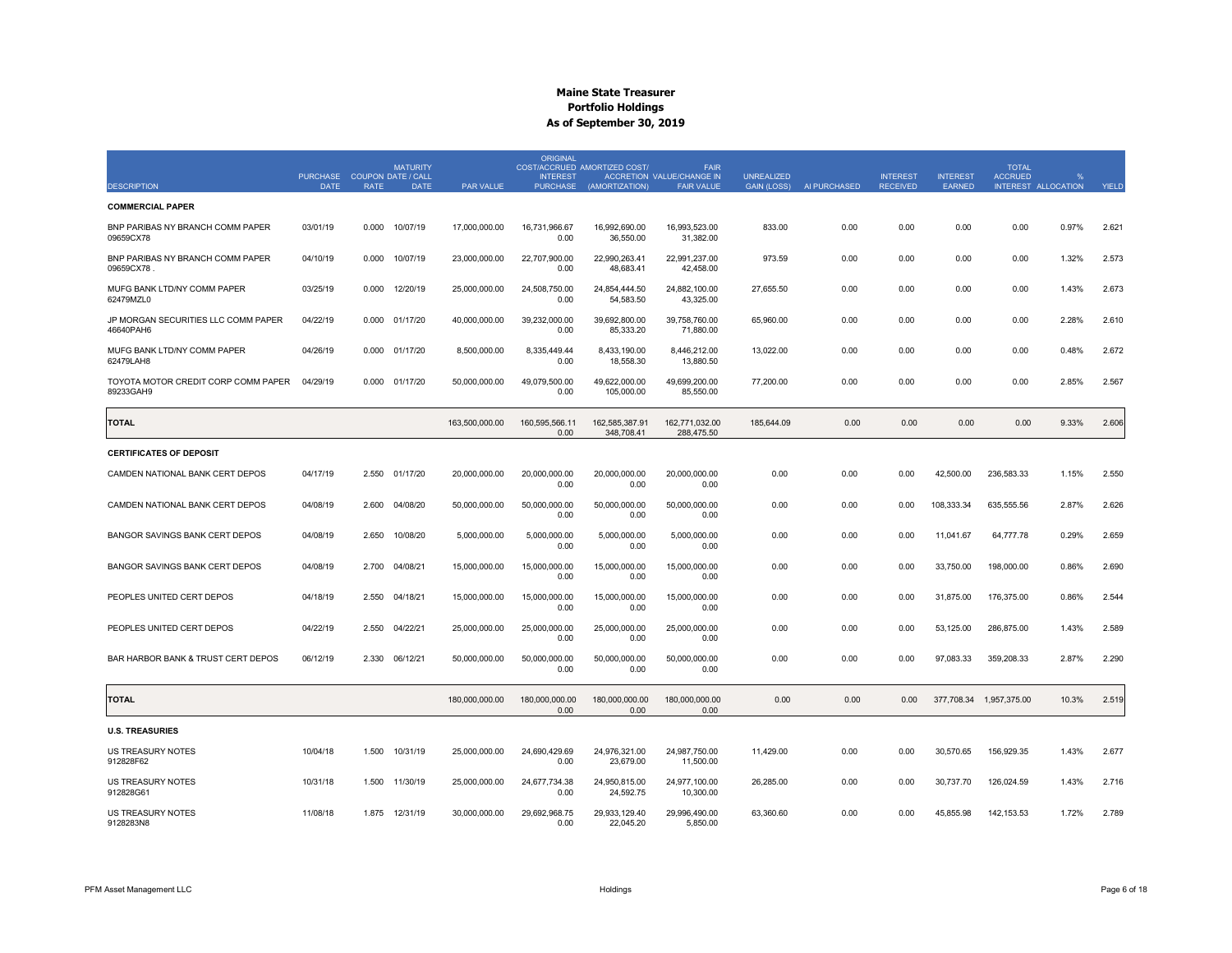|                                            |                                |                                          | <b>MATURITY</b> |                  | <b>ORIGINAL</b>                    | COST/ACCRUED AMORTIZED COST/  | <b>FAIR</b>                                    |                                         |              |                                    |                           | <b>TOTAL</b>   |                                      |       |
|--------------------------------------------|--------------------------------|------------------------------------------|-----------------|------------------|------------------------------------|-------------------------------|------------------------------------------------|-----------------------------------------|--------------|------------------------------------|---------------------------|----------------|--------------------------------------|-------|
| <b>DESCRIPTION</b>                         | <b>PURCHASE</b><br><b>DATE</b> | <b>COUPON DATE / CALL</b><br><b>RATE</b> | <b>DATE</b>     | <b>PAR VALUE</b> | <b>INTEREST</b><br><b>PURCHASE</b> | (AMORTIZATION)                | ACCRETION VALUE/CHANGE IN<br><b>FAIR VALUE</b> | <b>UNREALIZED</b><br><b>GAIN (LOSS)</b> | AI PURCHASED | <b>INTEREST</b><br><b>RECEIVED</b> | <b>INTEREST</b><br>EARNED | <b>ACCRUED</b> | $\frac{Q}{C}$<br>INTEREST ALLOCATION | YIELD |
| <b>US TREASURY NOTES</b><br>912828H52      | 10/04/18                       | 1.250                                    | 01/31/20        | 25.000.000.00    | 24.517.578.13<br>0.00              | 24.877.850.50<br>30,036.75    | 24.944.325.00<br>13,650.00                     | 66.474.50                               | 0.00         | 0.00                               | 25.475.55                 | 52.649.46      | 1.43%                                | 2.744 |
| US TREASURY NOTES<br>912828H52             | 03/01/19                       | 1.250                                    | 01/31/20        | 23,500,000.00    | 23,228,281.25<br>0.00              | 23,401,602.92<br>24,195.84    | 23,447,665.50<br>12,831.00                     | 46,062.58                               | 0.00         | 0.00                               | 23,947.01                 | 49,490.49      | 1.34%                                | 2.529 |
| US TREASURY N/B NOTES<br>9128283G3         | 04/23/19                       | 1.750                                    | 11/15/20        | 10,000,000.00    | 9,897,656.25<br>0.00               | 9.926.098.60<br>5,282.30      | 9.992.970.00<br>(10,940.00)                    | 66,871.40                               | 0.00         | 0.00                               | 14,266.30                 | 66,100.54      | 0.57%                                | 2.422 |
| US TREASURY NOTES<br>9128284W7             | 09/16/19                       | 2.750                                    | 08/15/21        | 25,000,000.00    | 25,432,617.19<br>59,782.61         | 25,423,542.00<br>(9,075.19)   | 25,489,250.00<br>56,632.81                     | 65,708.00                               | (59, 782.61) | 0.00                               | 28,023.10                 | 87,805.71      | 1.46%                                | 1.825 |
| US TREASURY N/B NOTES<br>9128282F6         | 08/28/19                       | 1.125                                    | 08/31/21        | 30,000,000.00    | 29,764,453.13<br>0.00              | 29,775,281.40<br>9,557.70     | 29,696,490.00<br>(66,780.00)                   | (78, 791.40)                            | 0.00         | 0.00                               | 27.815.93                 | 28,743.13      | 1.70%                                | 1.523 |
| US TREASURY NOTES<br>9128286C9             | 09/30/19                       | 2.500                                    | 02/15/22        | 25,000,000.00    | 25,493,164.06<br>78,125.00         | 25,492,610.50<br>(553.56)     | 25,504,875.00<br>11,710.94                     | 12,264.50                               | (78, 125.00) | 0.00                               | 1,698.37                  | 79,823.37      | 1.46%                                | 1.649 |
| <b>US TREASURY NOTES</b><br>912828W89      | 09/03/19                       | 1.875                                    | 03/31/22        | 40.000.000.00    | 40.404.687.50<br>0.00              | 40.393.044.40<br>(11,643.10)  | 40.271.880.00<br>(132, 807.50)                 | (121, 164.40)                           | (319.672.13) | 375,000.00                         | 57.377.05                 | 2.049.18       | 2.31%                                | 1.473 |
| US TREASURY N/B NOTES<br>912828XG0         | 07/08/19                       | 2.125                                    | 06/30/22        | 27,000,000.00    | 27,241,523.44<br>12,472.83         | 27,223,234.65<br>(6,454.89)   | 27,391,284.00<br>(129, 735.00)                 | 168,049.35                              | 0.00         | 0.00                               | 46,773.09                 | 144,996.60     | 1.57%                                | 1.815 |
| UNITED STATES TREASURY NOTES<br>9128287C8  | 07/19/19                       | 1.750                                    | 07/15/22        | 25,000,000.00    | 24,945,312.50<br>4,755.43          | 24,948,915.75<br>1,460.75     | 25,098,625.00<br>(117, 200.00)                 | 149,709.25                              | 0.00         | 0.00                               | 35,665.76                 | 92,730.98      | 1.44%                                | 1.826 |
| UNITED STATES TREASURY NOTES<br>9128287C8  | 08/01/19                       | 1.750                                    | 07/15/22        | 25,000,000.00    | 24,967,773.44<br>20,210.60         | 24,969,567.25<br>882.25       | 25,098,625.00<br>(117, 200.00)                 | 129,057.75                              | 0.00         | 0.00                               | 35,665.76                 | 92,730.98      | 1.44%                                | 1.795 |
| UNITED STATES TREASURY NOTES<br>9128287C8  | 08/05/19                       | 1.750                                    | 07/15/22        | 26,000,000.00    | 26, 142, 187.50<br>25,964.67       | 26, 134, 875.00<br>(3,848.78) | 26,102,570.00<br>(121, 888.00)                 | (32, 305.00)                            | 0.00         | 0.00                               | 37,092.39                 | 96,440.22      | 1.50%                                | 1.559 |
| UNITED STATES TREASURY NOTES<br>9128287C8  | 08/23/19                       | 1.750                                    | 07/15/22        | 35,000,000.00    | 35,211,914.06<br>64.911.68         | 35,204,346.80<br>(5.820.85)   | 35,138,075.00<br>(164,080.00)                  | (66, 271.80)                            | 0.00         | 0.00                               | 49,932.07                 | 129,823.37     | 2.01%                                | 1.535 |
| <b>US TREASURY NOTES</b><br>9128282S8      | 09/30/19                       | 1.625                                    | 08/31/22        | 25.000.000.00    | 25.008.789.06<br>33,482.14         | 25.008.781.50<br>(7.56)       | 25.021.475.00<br>12,685.94                     | 12.693.50                               | (33, 482.14) | 0.00                               | 1.116.07                  | 34.598.21      | 1.43%                                | 1.612 |
| <b>TOTAL</b>                               |                                |                                          |                 | 421.500.000.00   | 421,317,070.33<br>299,704.96       | 422.640.016.67<br>104,328.61  | 423, 159, 449.50<br>(725, 469.81)              | 519,432.83                              | (491,061.88) | 375,000.00                         | 492,012.78  1,383,089.71  |                | 24.25%                               | 1.983 |
| <b>FEDERAL AGENCY SECURITIES</b>           |                                |                                          |                 |                  |                                    |                               |                                                |                                         |              |                                    |                           |                |                                      |       |
| FEDERAL HOME LOAN BANK NOTES<br>3130ACM92  | 10/18/17                       | 1.500                                    | 10/21/19        | 30.000.000.00    | 29.929.200.00<br>0.00              | 29.998.017.30<br>2,974.20     | 29.994.330.00<br>17,820.00                     | (3,687.30)                              | 0.00         | 0.00                               | 37,500.00                 | 200.000.00     | 1.72%                                | 1.620 |
| FANNIE MAE GLOBAL NOTES<br>3135G0R39       | 10/27/16                       | 1.000                                    | 10/24/19        | 25,000,000.00    | 24,927,750.00<br>0.00              | 24,998,436.00<br>2,040.00     | 24,984,950.00<br>21,700.00                     | (13, 486.00)                            | 0.00         | 0.00                               | 20,833.34                 | 109,027.78     | 1.43%                                | 1.098 |
| <b>FREDDIE MAC NOTES</b><br>3137EAEE5      | 03/31/17                       | 1.500                                    | 01/17/20        | 15,000,000.00    | 14,966,100.00<br>0.00              | 14.996.374.65<br>1.026.00     | 14.981.670.00<br>6.585.00                      | (14,704.65)                             | 0.00         | 0.00                               | 18,750.00                 | 46,250.00      | 0.86%                                | 1.583 |
| <b>FREDDIE MAC NOTES</b><br>3137EAEE5.     | 05/05/17                       | 1.500                                    | 01/17/20        | 15,000,000.00    | 14,979,600.00<br>0.00              | 14,997,748.95<br>637.20       | 14,981,670.00<br>6,585.00                      | (16,078.95)                             | 0.00         | 0.00                               | 18,750.00                 | 46,250.00      | 0.86%                                | 1.551 |
| <b>FREDDIE MAC NOTES</b><br>3137EAEE5      | 06/20/17                       | 1.500                                    | 01/17/20        | 20,000,000.00    | 19.982.600.00<br>0.00              | 19,997,987.20<br>569.60       | 19,975,560.00<br>8,780.00                      | (22, 427.20)                            | 0.00         | 0.00                               | 25,000.00                 | 61.666.67      | 1.14%                                | 1.534 |
| FEDERAL HOME LOAN BANKS NOTES<br>3130ADUJ9 | 11/08/18                       | 2.375                                    | 03/30/20        | 30,000,000.00    | 29,793,900.00<br>0.00              | 29,925,721.50<br>12,278.10    | 30,075,540.00<br>(12,000.00)                   | 149,818.50                              | 0.00         | 356,250.00                         | 59,375.00                 | 1,979.17       | 1.72%                                | 2.880 |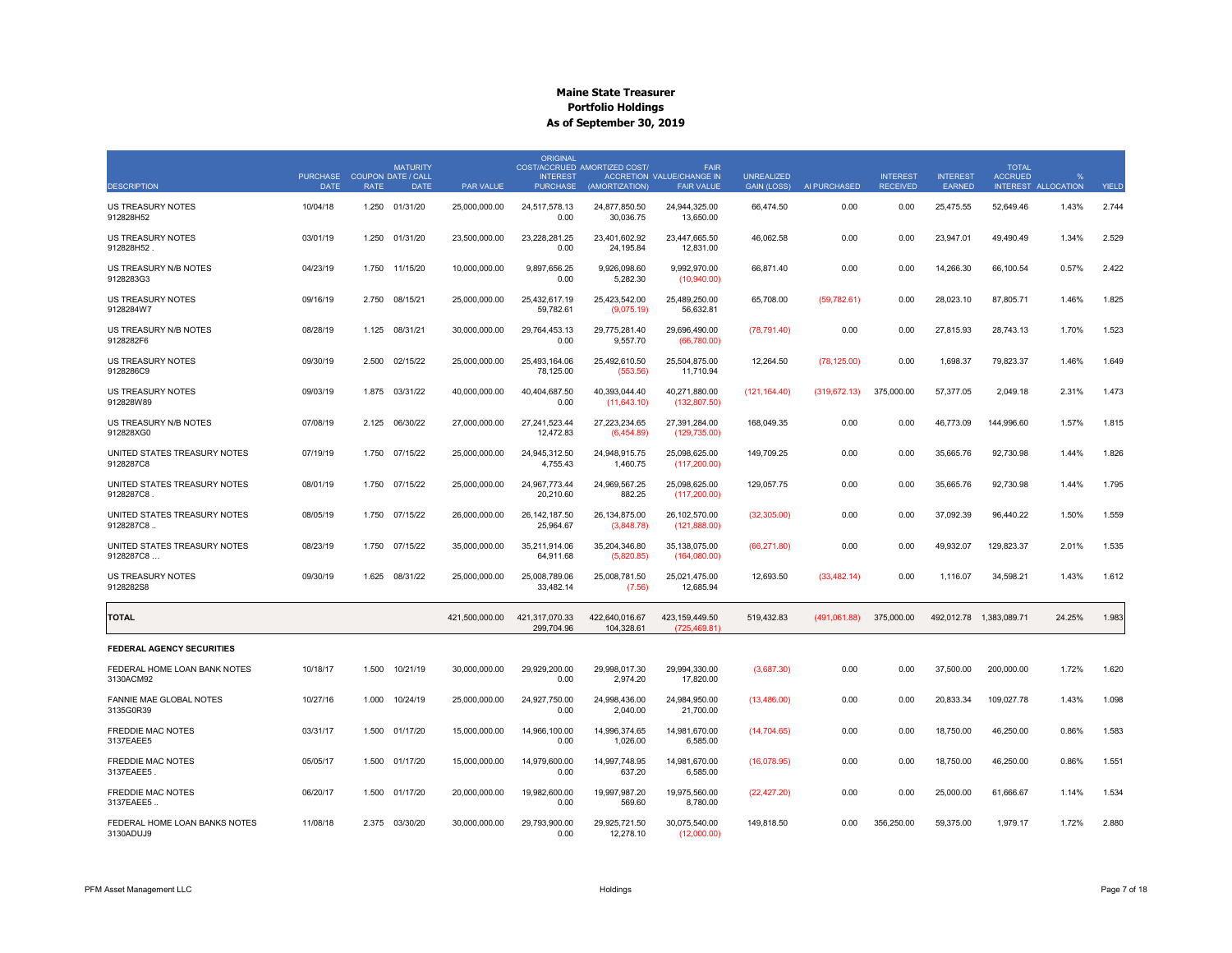|                                            |                                            |             | <b>MATURITY</b>            |                  | <b>ORIGINAL</b>                    | COST/ACCRUED AMORTIZED COST/                                                         | <b>FAIR</b>                                           |                                         |               |                                    |                                                     | <b>TOTAL</b>            |                                       |       |
|--------------------------------------------|--------------------------------------------|-------------|----------------------------|------------------|------------------------------------|--------------------------------------------------------------------------------------|-------------------------------------------------------|-----------------------------------------|---------------|------------------------------------|-----------------------------------------------------|-------------------------|---------------------------------------|-------|
| <b>DESCRIPTION</b>                         | PURCHASE COUPON DATE / CALL<br><b>DATE</b> | <b>RATE</b> | <b>DATE</b>                | <b>PAR VALUE</b> | <b>INTEREST</b><br><b>PURCHASE</b> | (AMORTIZATION)                                                                       | <b>ACCRETION VALUE/CHANGE IN</b><br><b>FAIR VALUE</b> | <b>UNREALIZED</b><br><b>GAIN (LOSS)</b> | AI PURCHASED  | <b>INTEREST</b><br><b>RECEIVED</b> | <b>INTEREST</b><br>EARNED                           | <b>ACCRUED</b>          | $\mathbf{Q}_c$<br>INTEREST ALLOCATION | YIELD |
| <b>FHLMC NOTES</b><br>3137EAEJ4            | 10/18/17                                   | 1.625       | 09/29/20                   | 20,000,000.00    | 19,931,200.00<br>0.00              | 19,976,414.20<br>1,952.00                                                            | 19,954,560.00<br>(39, 480.00)                         | (21, 854.20)                            | 0.00          | 162,500.00                         | 27,083.34                                           | 1,805.56                | 1.14%                                 | 1.745 |
| <b>FANNIE MAE NOTES</b><br>3135G0U84       | 11/07/18                                   | 2.875       | 10/30/20                   | 20.000.000.00    | 19.951.400.00<br>0.00              | 19.973.173.40<br>2,026.40                                                            | 20.216.300.00<br>(56, 400.00)                         | 243.126.60                              | 0.00          | 0.00                               | 47.916.67                                           | 241.180.56              | 1.16%                                 | 3.002 |
| <b>FANNIE MAE NOTES</b><br>3135G0U84.      | 12/31/18                                   | 2.875       | 10/30/20                   | 15,000,000.00    | 15,071,400.00<br>0.00              | 15,042,718.35<br>(3,235.65)                                                          | 15, 162, 225.00<br>(42,300.00)                        | 119,506.65                              | 0.00          | 0.00                               | 35,937.50                                           | 180,885.42              | 0.87%                                 | 2.606 |
| FEDERAL HOME LOAN BANK NOTES<br>3130AGXV2  | 08/26/19                                   |             | 2.070 08/26/21<br>11/26/19 | 35,000,000.00    | 35,000,000.00<br>0.00              | 35,000,000.00<br>0.00                                                                | 34,967,765.00<br>(37,625.00)                          | (32, 235.00)                            | 0.00          | 0.00                               | 60,375.00                                           | 70,437.50               | 2.00%                                 | 2.070 |
| FEDERAL HOME LOAN BANKS NOTES<br>3130AF5B9 | 01/16/19                                   | 3.000       | 10/12/21                   | 10,000,000.00    | 10,103,100.00<br>0.00              | 10,077,307.70<br>(3,072.80)                                                          | 10,265,080.00<br>(36,010.00)                          | 187,772.30                              | 0.00          | 0.00                               | 25,000.00                                           | 140,833.33              | 0.59%                                 | 2.607 |
| <b>FANNIE MAE NOTES</b><br>3135G0S38       | 02/26/19                                   | 2.000       | 01/05/22                   | 15,000,000.00    | 14,788,500.00<br>0.00              | 14,831,659.50<br>6,034.35                                                            | 15,107,325.00<br>(43, 455.00)                         | 275,665.50                              | 0.00          | 0.00                               | 25,000.00                                           | 71,666.67               | 0.87%                                 | 2.514 |
| <b>FANNIE MAE NOTES</b><br>3135G0U92       | 09/16/19                                   | 2.625       | 01/11/22                   | 25,000,000.00    | 25,462,250.00<br>118,489.58        | 25,454,133.00<br>(8, 117.00)                                                         | 25,534,050.00<br>71,800.00                            | 79,917.00                               | (118, 489.58) | 0.00                               | 27,343.75                                           | 145,833.33              | 1.46%                                 | 1.807 |
| <b>FANNIE MAE NOTES</b><br>3135G0T45       | 07/19/19                                   |             | 1.875 04/05/22             | 15,000,000.00    | 14,994,450.00<br>81,250.00         | 14,994,991.05<br>225.45                                                              | 15,102,150.00<br>(49,770.00)                          | 107,158.95                              | 0.00          | 0.00                               | 23,437.50                                           | 137,500.00              | 0.87%                                 | 1.889 |
| <b>FREDDIE MAC NOTES</b><br>3134GTGA5      | 04/16/19                                   | 2.700       | 04/08/22<br>10/08/19       | 37.000.000.00    | 36.992.600.00<br>22,200.00         | 36.993.816.56<br>221.26                                                              | 37,004,773.00<br>(17, 723.00)                         | 10.956.44                               | 0.00          | 0.00                               | 83.250.00                                           | 480.075.00              | 2.12%                                 | 2.707 |
| <b>FANNIE MAE NOTES</b><br>3135G0V59       | 04/16/19                                   | 2.250       | 04/12/22                   | 40,000,000.00    | 39,820,800.00<br>10,000.00         | 39,847,510.80<br>4,856.80                                                            | 40,639,200.00<br>(169, 760.00)                        | 791,689.20                              | 0.00          | 0.00                               | 75,000.00                                           | 422,500.00              | 2.33%                                 | 2.406 |
| <b>FANNIE MAE NOTES</b><br>3135G0V59       | 05/15/19                                   | 2.250       | 04/12/22                   | 20,000,000.00    | 20,021,600.00<br>41,250.00         | 20,019,018.60<br>(569.40)                                                            | 20,319,600.00<br>(84,880.00)                          | 300,581.40                              | 0.00          | 0.00                               | 37,500.00                                           | 211,250.00              | 1.16%                                 | 2.211 |
| FANNIE MAE CALLABLE NOTES<br>3135G0V42     | 04/29/19                                   | 2.650       | 04/29/22<br>10/29/19       | 33,000,000.00    | 32,986,800.00<br>0.00              | 32,988,596.85<br>354.75                                                              | 33,015,510.00<br>(23, 562.00)                         | 26,913.15                               | 0.00          | 0.00                               | 72,875.00                                           | 369,233.33              | 1.89%                                 | 2.664 |
| FEDERAL HOME LOAN BANK<br>313379Q69        | 07/15/19                                   | 2.125       | 06/10/22                   | 30,000,000.00    | 30,176,400.00<br>61,979.17         | 30,163,982.40<br>(4,901.70)                                                          | 30,380,010.00<br>(121, 530.00)                        | 216,027.60                              | 0.00          | 0.00                               | 53,125.00                                           | 196,562.50              | 1.74%                                 | 1.916 |
| <b>TOTAL</b>                               |                                            |             |                            | 450,000,000.00   | 449,879,650.00<br>335, 168.75      | 450,277,608.01<br>15,299.56                                                          | 452,662,268.00<br>(601, 225.00)                       | 2,384,659.99                            | (118, 489.58) | 518,750.00                         |                                                     | 774,052.10 3,134,936.82 | 25.95%                                | 2.156 |
| <b>CORPORATE NOTES</b>                     |                                            |             |                            |                  |                                    |                                                                                      |                                                       |                                         |               |                                    |                                                     |                         |                                       |       |
| MICROSOFT CORP NOTES<br>594918BV5          | 02/13/17                                   | 1.850       | 02/06/20                   | 10,000,000.00    | 10,038,800.00<br>0.00              | 10,004,618.10<br>(1, 108.40)                                                         | 9,995,230.00<br>2,460.00                              | (9,388.10)                              | 0.00          | 0.00                               | 15,416.67                                           | 28,263.89               | 0.57%                                 | 1.716 |
| JOHNSON & JOHNSON CORP NOTES<br>478160CD4  | 03/08/19                                   | 2.250       | 03/03/22                   | 16,893,000.00    | 16,680,992.85<br>0.00              | 16,719,801.31<br>5,790.92                                                            | 17,091,391.39<br>(18, 565.41)                         | 371,590.08                              | 0.00          | 190,046.25                         | 31,674.37                                           | 29,562.75               | 0.98%                                 | 2.690 |
| <b>TOTAL</b>                               |                                            |             |                            | 26,893,000.00    | 26,719,792.85<br>0.00              | 26,724,419.41<br>4,682.52                                                            | 27,086,621.39<br>(16, 105.41)                         | 362,201.98                              | 0.00          | 190,046.25                         | 47,091.04                                           | 57,826.64               | 1.55%                                 | 2.331 |
| <b>GRAND TOTAL</b>                         |                                            |             |                            |                  | 634,873.71                         | 1.740.893.000.00  1.737.512.079.29  1.741.227.432.00  1.744.679.370.89<br>473,019.10 | (1.054.324.72)                                        | 3.451.938.89                            |               |                                    | (609.551.46) 1.887.530.40 2.442.466.34 7.284.828.07 |                         | 100.00%                               | 2.163 |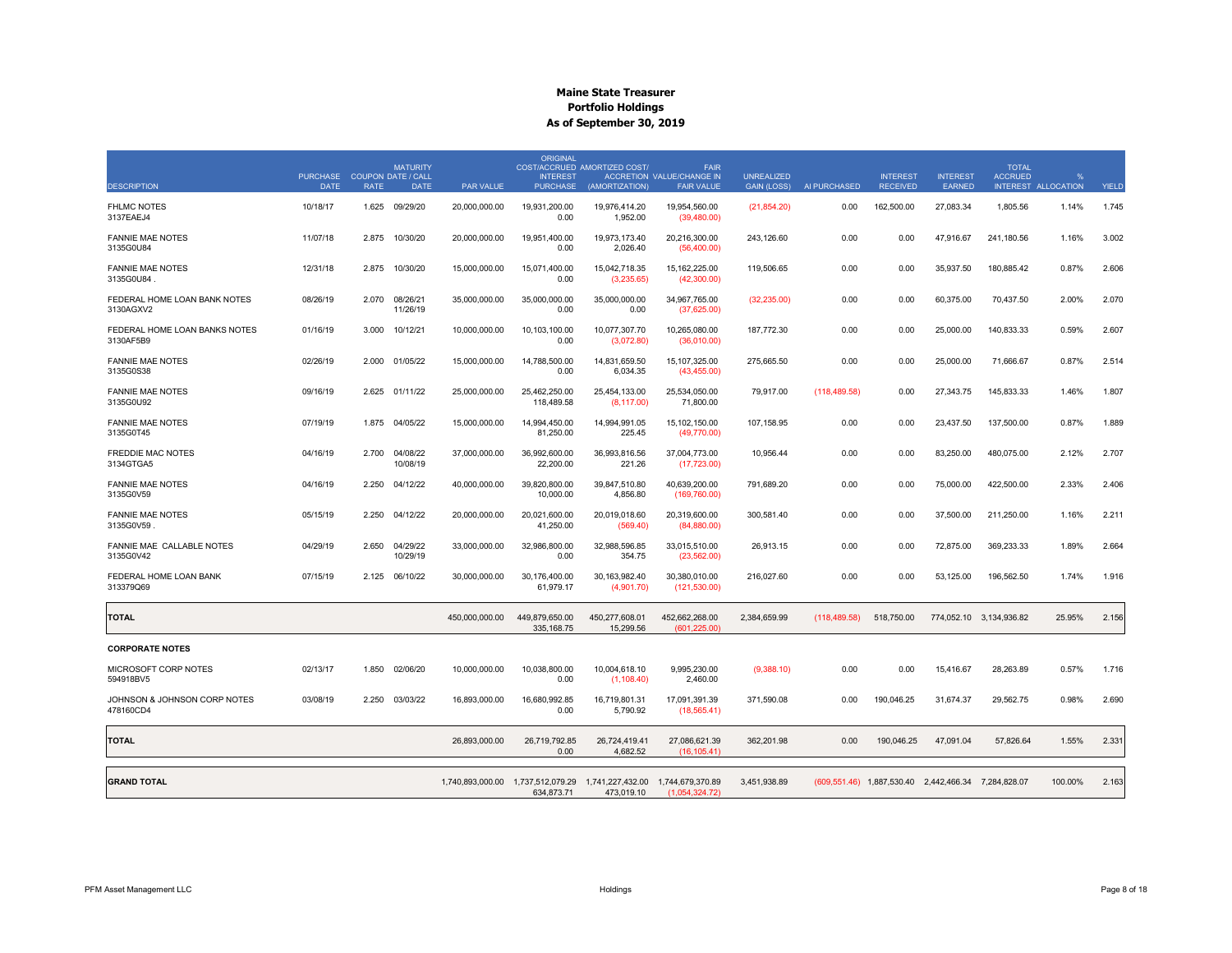|                     |                             |                            |                           |                              |               |                   |                 | % PORTFOLIO     |                 |                           | WEIGHTED<br><b>AVERAGE</b><br><b>EFFECTIVE</b> |
|---------------------|-----------------------------|----------------------------|---------------------------|------------------------------|---------------|-------------------|-----------------|-----------------|-----------------|---------------------------|------------------------------------------------|
|                     |                             |                            | COUPON MATURITY NEXT CALL |                              | S&P MOODYS'   | <b>PAR VALUE/</b> | <b>ORIGINAL</b> | <b>ORIGINAL</b> |                 | % PORTFOLIO               | <b>DURATION</b>                                |
| <b>CUSIP</b>        |                             | <b>TYPE</b><br><b>RATE</b> | <b>DATE</b>               | <b>RATING</b><br><b>DATE</b> | <b>RATING</b> | <b>SHARES</b>     | <b>COST</b>     | <b>COST</b>     |                 | MARKET VALUE MARKET VALUE | (YEARS)                                        |
| <b>US TREASURY</b>  |                             |                            |                           |                              |               |                   |                 |                 |                 |                           |                                                |
| 912828F62           | <b>U.S. TREASURY</b>        | 1.500                      | 10/31/2019                | AA+                          | Aaa           | 25,000,000.00     | 24,690,429.69   | 1.42%           | 24,987,750.00   | 1.43%                     | 0.08                                           |
| 912828G61           | <b>U.S. TREASURY</b>        | 1.500                      | 11/30/2019                | AA+                          | Aaa           | 25,000,000.00     | 24,677,734.38   | 1.42%           | 24,977,100.00   | 1.43%                     | 0.17                                           |
| 9128283N8           | <b>U.S. TREASURY</b>        | 1.875                      | 12/31/2019                | AA+                          | Aaa           | 30,000,000.00     | 29,692,968.75   | 1.71%           | 29,996,490.00   | 1.72%                     | 0.25                                           |
| 912828H52           | <b>U.S. TREASURY</b>        | 1.250                      | 1/31/2020                 | AA+                          | Aaa           | 25,000,000.00     | 24,517,578.13   | 1.41%           | 24,944,325.00   | 1.43%                     | 0.33                                           |
| 912828H52           | <b>U.S. TREASURY</b>        | 1.250                      | 1/31/2020                 | AA+                          | Aaa           | 23,500,000.00     | 23,228,281.25   | 1.34%           | 23,447,665.50   | 1.34%                     | 0.33                                           |
| 9128283G3           | <b>U.S. TREASURY</b>        | 1.750                      | 11/15/2020                | AA+                          | Aaa           | 10,000,000.00     | 9,897,656.25    | 0.57%           | 9,992,970.00    | 0.57%                     | 1.10                                           |
| 9128284W7           | <b>U.S. TREASURY</b>        | 2.750                      | 8/15/2021                 | AA+                          | Aaa           | 25,000,000.00     | 25,432,617.19   | 1.46%           | 25,489,250.00   | 1.46%                     | 1.82                                           |
| 9128282F6           | <b>U.S. TREASURY</b>        | 1.125                      | 8/31/2021                 | AA+                          | Aaa           | 30,000,000.00     | 29,764,453.13   | 1.71%           | 29,696,490.00   | 1.70%                     | 1.89                                           |
| 9128286C9           | <b>U.S. TREASURY</b>        | 2.500                      | 2/15/2022                 | AA+                          | Aaa           | 25,000,000.00     | 25,493,164.06   | 1.47%           | 25,504,875.00   | 1.46%                     | 2.30                                           |
| 912828W89           | <b>U.S. TREASURY</b>        | 1.875                      | 3/31/2022                 | AA+                          | Aaa           | 40,000,000.00     | 40,404,687.50   | 2.33%           | 40,271,880.00   | 2.31%                     | 2.43                                           |
| 912828XG0           | <b>U.S. TREASURY</b>        | 2.125                      | 6/30/2022                 | AA+                          | Aaa           | 27,000,000.00     | 27,241,523.44   | 1.57%           | 27,391,284.00   | 1.57%                     | 2.65                                           |
| 9128287C8           | <b>U.S. TREASURY</b>        | 1.750                      | 7/15/2022                 | AA+                          | Aaa           | 25,000,000.00     | 24,945,312.50   | 1.44%           | 25,098,625.00   | 1.44%                     | 2.70                                           |
| 9128287C8.          | <b>U.S. TREASURY</b>        | 1.750                      | 7/15/2022                 | AA+                          | Aaa           | 25,000,000.00     | 24,967,773.44   | 1.44%           | 25,098,625.00   | 1.44%                     | 2.70                                           |
| 9128287C8           | <b>U.S. TREASURY</b>        | 1.750                      | 7/15/2022                 | AA+                          | Aaa           | 26,000,000.00     | 26, 142, 187.50 | 1.50%           | 26,102,570.00   | 1.50%                     | 2.70                                           |
| 9128287C8           | <b>U.S. TREASURY</b>        | 1.750                      | 7/15/2022                 | AA+                          | Aaa           | 35,000,000.00     | 35,211,914.06   | 2.03%           | 35,138,075.00   | 2.01%                     | 2.70                                           |
| 9128282S8           | <b>U.S. TREASURY</b>        | 1.625                      | 8/31/2022                 | AA+                          | Aaa           | 25,000,000.00     | 25,008,789.06   | 1.44%           | 25,021,475.00   | 1.43%                     | 2.84                                           |
|                     |                             |                            |                           |                              |               |                   |                 |                 |                 |                           |                                                |
| <b>ISSUER TOTAL</b> |                             |                            |                           |                              |               | 421,500,000.00    | 421,317,070.33  | 24.25%          | 423,159,449.50  | 24.25%                    | 1.76                                           |
|                     |                             |                            |                           |                              |               |                   |                 |                 |                 |                           |                                                |
| <b>TD BANK</b>      | CASH AND CASH EQUIVALENTS   |                            | 10/1/2019                 | <b>NR</b>                    | <b>NR</b>     | 233,000,000.00    | 233,000,000.00  | 13.41%          | 233,000,000.00  | 13.35%                    | 0.00                                           |
|                     |                             |                            |                           |                              |               |                   |                 |                 |                 |                           |                                                |
| <b>ISSUER TOTAL</b> |                             |                            |                           |                              |               | 233,000,000.00    | 233,000,000.00  | 13.41%          | 233,000,000.00  | 13.35%                    | 0.00                                           |
|                     |                             |                            |                           |                              |               |                   |                 |                 |                 |                           |                                                |
| <b>FNMA</b>         |                             |                            |                           |                              |               |                   |                 |                 |                 |                           |                                                |
| 3135G0R39           | <b>U.S. INSTRUMENTALITY</b> | 1.000                      | 10/24/2019                | AA+                          | Aaa           | 25,000,000.00     | 24,927,750.00   | 1.43%           | 24,984,950.00   | 1.43%                     | 0.07                                           |
| 3135G0U84           | <b>U.S. INSTRUMENTALITY</b> | 2.875                      | 10/30/2020                | AA+                          | Aaa           | 20,000,000.00     | 19,951,400.00   | 1.15%           | 20,216,300.00   | 1.16%                     | 1.05                                           |
| 3135G0U84.          | U.S. INSTRUMENTALITY        | 2.875                      | 10/30/2020                | AA+                          | Aaa           | 15,000,000.00     | 15,071,400.00   | 0.87%           | 15, 162, 225.00 | 0.87%                     | 1.05                                           |
| 3135G0S38           | U.S. INSTRUMENTALITY        | 2.000                      | 1/5/2022                  | AA+                          | Aaa           | 15,000,000.00     | 14,788,500.00   | 0.85%           | 15,107,325.00   | 0.87%                     | 2.20                                           |
| 3135G0U92           | U.S. INSTRUMENTALITY        | 2.625                      | 1/11/2022                 | AA+                          | Aaa           | 25,000,000.00     | 25,462,250.00   | 1.47%           | 25,534,050.00   | 1.46%                     | 2.20                                           |
| 3135G0T45           | U.S. INSTRUMENTALITY        | 1.875                      | 4/5/2022                  | AA+                          | Aaa           | 15,000,000.00     | 14,994,450.00   | 0.86%           | 15,102,150.00   | 0.87%                     | 2.43                                           |
| 3135G0V59           | <b>U.S. INSTRUMENTALITY</b> | 2.250                      | 4/12/2022                 | AA+                          | Aaa           | 40,000,000.00     | 39,820,800.00   | 2.29%           | 40,639,200.00   | 2.33%                     | 2.43                                           |
| 3135G0V59           | U.S. INSTRUMENTALITY        | 2.250                      | 4/12/2022                 | AA+                          | Aaa           | 20,000,000.00     | 20,021,600.00   | 1.15%           | 20,319,600.00   | 1.16%                     | 2.43                                           |
| 3135G0V42           | <b>U.S. INSTRUMENTALITY</b> | 2.650                      | 4/29/2022                 | 10/29/2019<br>AA+            | Aaa           | 33,000,000.00     | 32,986,800.00   | 1.90%           | 33,015,510.00   | 1.89%                     | 0.50                                           |
|                     |                             |                            |                           |                              |               |                   |                 |                 |                 |                           |                                                |
| <b>ISSUER TOTAL</b> |                             |                            |                           |                              |               | 208,000,000.00    | 208,024,950.00  | 11.97%          | 210,081,310.00  | 12.04%                    | 1.57                                           |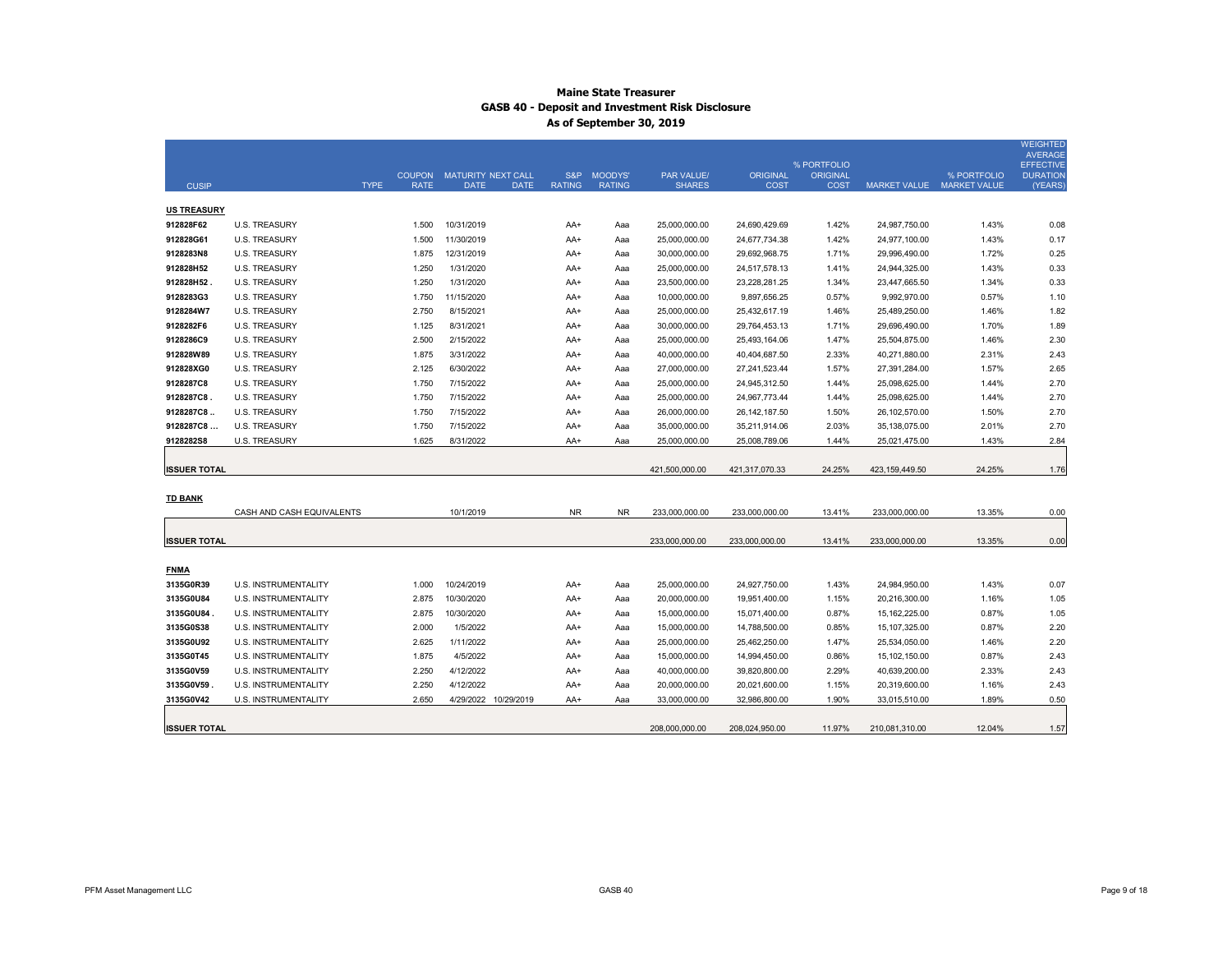|                                |                                                     |                | COUPON MATURITY NEXT CALL |                      | S&P           | MOODYS'       | PAR VALUE/                     | <b>ORIGINAL</b>                | % PORTFOLIO<br><b>ORIGINAL</b> |                                | % PORTFOLIO               | <b>WEIGHTED</b><br><b>AVERAGE</b><br><b>EFFECTIVE</b><br><b>DURATION</b> |
|--------------------------------|-----------------------------------------------------|----------------|---------------------------|----------------------|---------------|---------------|--------------------------------|--------------------------------|--------------------------------|--------------------------------|---------------------------|--------------------------------------------------------------------------|
| <b>CUSIP</b>                   | <b>TYPE</b>                                         | <b>RATE</b>    | <b>DATE</b>               | <b>DATE</b>          | <b>RATING</b> | <b>RATING</b> | <b>SHARES</b>                  | <b>COST</b>                    | <b>COST</b>                    |                                | MARKET VALUE MARKET VALUE | (YEARS)                                                                  |
|                                |                                                     |                |                           |                      |               |               |                                |                                |                                |                                |                           |                                                                          |
| <b>FHLB</b>                    |                                                     |                |                           |                      |               |               |                                |                                |                                |                                |                           |                                                                          |
| 3130ACM92                      | U.S. INSTRUMENTALITY                                | 1.500          | 10/21/2019                |                      | AA+           | Aaa           | 30,000,000.00                  | 29,929,200.00                  | 1.72%                          | 29,994,330.00                  | 1.72%                     | 0.06                                                                     |
| 3130ADUJ9                      | U.S. INSTRUMENTALITY                                | 2.375          | 3/30/2020                 |                      | AA+           | Aaa           | 30,000,000.00                  | 29,793,900.00                  | 1.71%                          | 30,075,540.00                  | 1.72%                     | 0.50                                                                     |
| 3130AGXV2                      | U.S. INSTRUMENTALITY                                | 2.070          | 10/12/2021                | 8/26/2021 11/26/2019 | AA+           | Aaa           | 35,000,000.00                  | 35,000,000.00                  | 2.01%<br>0.58%                 | 34,967,765.00                  | 2.00%                     | 0.63<br>1.95                                                             |
| 3130AF5B9<br>313379Q69         | <b>U.S. INSTRUMENTALITY</b><br>U.S. INSTRUMENTALITY | 3.000<br>2.125 | 6/10/2022                 |                      | AA+<br>AA+    | Aaa           | 10,000,000.00<br>30,000,000.00 | 10,103,100.00<br>30,176,400.00 | 1.74%                          | 10,265,080.00<br>30,380,010.00 | 0.59%<br>1.74%            | 2.60                                                                     |
|                                |                                                     |                |                           |                      |               | Aaa           |                                |                                |                                |                                |                           |                                                                          |
| <b>ISSUER TOTAL</b>            |                                                     |                |                           |                      |               |               | 135,000,000.00                 | 135,002,600.00                 | 7.77%                          | 135,682,725.00                 | 7.78%                     | 1.01                                                                     |
|                                |                                                     |                |                           |                      |               |               |                                |                                |                                |                                |                           |                                                                          |
| <b>FHLMC</b>                   |                                                     |                |                           |                      |               |               |                                |                                |                                |                                |                           |                                                                          |
| 3137EAEE5                      | U.S. INSTRUMENTALITY                                | 1.500          | 1/17/2020                 |                      | AA+           | Aaa           | 15,000,000.00                  | 14,966,100.00                  | 0.86%                          | 14,981,670.00                  | 0.86%                     | 0.30                                                                     |
| 3137EAEE5                      | <b>U.S. INSTRUMENTALITY</b>                         | 1.500          | 1/17/2020                 |                      | AA+           | Aaa           | 15,000,000.00                  | 14,979,600.00                  | 0.86%                          | 14,981,670.00                  | 0.86%                     | 0.30                                                                     |
| 3137EAEE5                      | U.S. INSTRUMENTALITY                                | 1.500          | 1/17/2020                 |                      | AA+           | Aaa           | 20,000,000.00                  | 19,982,600.00                  | 1.15%                          | 19,975,560.00                  | 1.14%                     | 0.30                                                                     |
| 3137EAEJ4                      | U.S. INSTRUMENTALITY                                | 1.625          | 9/29/2020                 |                      | AA+           | Aaa           | 20,000,000.00                  | 19,931,200.00                  | 1.15%                          | 19,954,560.00                  | 1.14%                     | 0.98                                                                     |
| 3134GTGA5                      | U.S. INSTRUMENTALITY                                | 2.700          | 4/8/2022                  | 10/8/2019            | AA+           | Aaa           | 37,000,000.00                  | 36,992,600.00                  | 2.13%                          | 37,004,773.00                  | 2.12%                     | 0.32                                                                     |
|                                |                                                     |                |                           |                      |               |               |                                |                                |                                |                                |                           |                                                                          |
| <b>ISSUER TOTAL</b>            |                                                     |                |                           |                      |               |               | 107,000,000.00                 | 106,852,100.00                 | 6.15%                          | 106,898,233.00                 | 6.13%                     | 0.43                                                                     |
|                                |                                                     |                |                           |                      |               |               |                                |                                |                                |                                |                           |                                                                          |
| <b>CAMDEN NATIONAL</b>         |                                                     |                |                           |                      |               |               |                                |                                |                                |                                |                           |                                                                          |
|                                | CASH AND CASH EQUIVALENTS                           |                | 10/1/2019                 |                      | <b>NR</b>     | <b>NR</b>     | 36.000.000.00                  | 36,000,000.00                  | 2.07%                          | 36.000.000.00                  | 2.06%                     | 0.00                                                                     |
|                                | CERTIFICATES OF DEPOSIT                             | 2.550          | 1/17/2020                 |                      | <b>NR</b>     | <b>NR</b>     | 20,000,000.00                  | 20,000,000.00                  | 1.15%                          | 20,000,000.00                  | 1.15%                     | 0.29                                                                     |
|                                | CERTIFICATES OF DEPOSIT                             | 2.600          | 4/8/2020                  |                      | NR.           | <b>NR</b>     | 50,000,000.00                  | 50,000,000.00                  | 2.88%                          | 50,000,000.00                  | 2.87%                     | 0.52                                                                     |
|                                |                                                     |                |                           |                      |               |               |                                |                                |                                |                                |                           |                                                                          |
| <b>ISSUER TOTAL</b>            |                                                     |                |                           |                      |               |               | 106,000,000.00                 | 106,000,000.00                 | 6.10%                          | 106,000,000.00                 | 6.08%                     | 0.30                                                                     |
| <b>BAR HARBOR</b>              |                                                     |                |                           |                      |               |               |                                |                                |                                |                                |                           |                                                                          |
|                                | CASH AND CASH EQUIVALENTS                           |                | 10/1/2019                 |                      | <b>NR</b>     | <b>NR</b>     | 55,000,000.00                  | 55,000,000.00                  | 3.17%                          | 55,000,000.00                  | 3.15%                     | 0.00                                                                     |
|                                | CERTIFICATES OF DEPOSIT                             | 2.330          | 6/12/2021                 |                      | <b>NR</b>     | <b>NR</b>     | 50,000,000.00                  | 50,000,000.00                  | 2.88%                          | 50,000,000.00                  | 2.87%                     | 1.68                                                                     |
|                                |                                                     |                |                           |                      |               |               |                                |                                |                                |                                |                           |                                                                          |
| <b>ISSUER TOTAL</b>            |                                                     |                |                           |                      |               |               | 105,000,000.00                 | 105,000,000.00                 | 6.04%                          | 105,000,000.00                 | 6.02%                     | 0.80                                                                     |
|                                |                                                     |                |                           |                      |               |               |                                |                                |                                |                                |                           |                                                                          |
| <b>FIDELITY GOVERNMENT MMF</b> |                                                     |                |                           |                      |               |               |                                |                                |                                |                                |                           |                                                                          |
|                                | CASH AND CASH EQUIVALENTS                           |                | 10/1/2019                 |                      | AAAm          | Aaa           | 51,000,000.00                  | 51,000,000.00                  | 2.94%                          | 51,000,000.00                  | 2.92%                     | 0.00                                                                     |
|                                |                                                     |                |                           |                      |               |               |                                |                                |                                |                                |                           |                                                                          |
| <b>ISSUER TOTAL</b>            |                                                     |                |                           |                      |               |               | 51,000,000.00                  | 51,000,000.00                  | 2.94%                          | 51,000,000.00                  | 2.92%                     | 0.00                                                                     |
|                                |                                                     |                |                           |                      |               |               |                                |                                |                                |                                |                           |                                                                          |
| <b>CITIZENS BANK</b>           |                                                     |                |                           |                      |               |               |                                |                                |                                |                                |                           |                                                                          |
|                                | CASH AND CASH EQUIVALENTS                           |                | 10/1/2019                 |                      | <b>NR</b>     | <b>NR</b>     | 50.000.000.00                  | 50.000.000.00                  | 2.88%                          | 50.000.000.00                  | 2.87%                     | 0.00                                                                     |
|                                |                                                     |                |                           |                      |               |               |                                |                                |                                |                                |                           |                                                                          |
| <b>ISSUER TOTAL</b>            |                                                     |                |                           |                      |               |               | 50,000,000.00                  | 50,000,000.00                  | 2.88%                          | 50,000,000.00                  | 2.87%                     | 0.00                                                                     |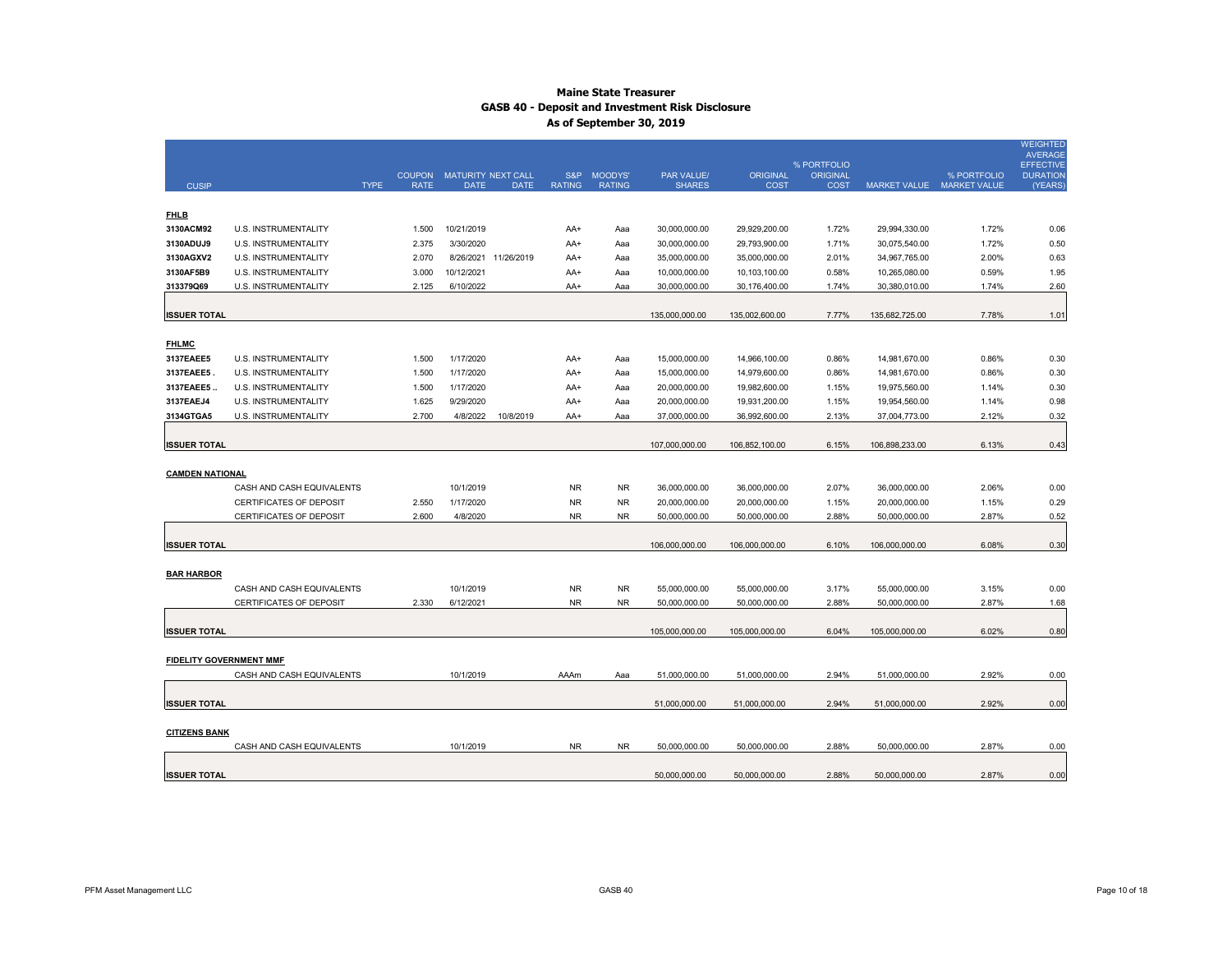| <b>CUSIP</b>                  |                           | <b>TYPE</b><br><b>RATE</b> | COUPON MATURITY NEXT CALL<br><b>DATE</b> | <b>DATE</b> | S&P<br><b>RATING</b> | MOODYS'<br><b>RATING</b> | PAR VALUE/<br><b>SHARES</b> | <b>ORIGINAL</b><br><b>COST</b> | % PORTFOLIO<br><b>ORIGINAL</b><br><b>COST</b> |               | % PORTFOLIO<br>MARKET VALUE MARKET VALUE | <b>WEIGHTED</b><br><b>AVERAGE</b><br><b>EFFECTIVE</b><br><b>DURATION</b><br>(YEARS) |
|-------------------------------|---------------------------|----------------------------|------------------------------------------|-------------|----------------------|--------------------------|-----------------------------|--------------------------------|-----------------------------------------------|---------------|------------------------------------------|-------------------------------------------------------------------------------------|
| <b>TOYOTA MOTOR CREDIT</b>    |                           |                            |                                          |             |                      |                          |                             |                                |                                               |               |                                          |                                                                                     |
| 89233GAH9                     | <b>COMMERCIAL PAPER</b>   |                            | 1/17/2020                                |             | $A - 1 +$            | $P-1$                    | 50,000,000.00               | 49,079,500.00                  | 2.82%                                         | 49,699,200.00 | 2.85%                                    | 0.30                                                                                |
| <b>ISSUER TOTAL</b>           |                           |                            |                                          |             |                      |                          | 50,000,000.00               | 49,079,500.00                  | 2.82%                                         | 49,699,200.00 | 2.85%                                    | 0.30                                                                                |
| PEOPLE'S UNITED BANK          |                           |                            |                                          |             |                      |                          |                             |                                |                                               |               |                                          |                                                                                     |
|                               | CERTIFICATES OF DEPOSIT   | 2.550                      | 4/18/2021                                |             | <b>NR</b>            | <b>NR</b>                | 15,000,000.00               | 15,000,000.00                  | 0.86%                                         | 15,000,000.00 | 0.86%                                    | 1.53                                                                                |
|                               | CERTIFICATES OF DEPOSIT   | 2.550                      | 4/22/2021                                |             | <b>NR</b>            | <b>NR</b>                | 25,000,000.00               | 25,000,000.00                  | 1.44%                                         | 25,000,000.00 | 1.43%                                    | 1.51                                                                                |
| <b>ISSUER TOTAL</b>           |                           |                            |                                          |             |                      |                          | 40,000,000.00               | 40,000,000.00                  | 2.30%                                         | 40,000,000.00 | 2.29%                                    | 1.52                                                                                |
| <b>BNP PARIBAS</b>            |                           |                            |                                          |             |                      |                          |                             |                                |                                               |               |                                          |                                                                                     |
| 09659CX78                     | <b>COMMERCIAL PAPER</b>   |                            | 10/7/2019                                |             | $A-1$                | $P-1$                    | 17,000,000.00               | 16,731,966.67                  | 0.96%                                         | 16,993,523.00 | 0.97%                                    | 0.02                                                                                |
| 09659CX78                     | COMMERCIAL PAPER          |                            | 10/7/2019                                |             | A-1                  | $P-1$                    | 23,000,000.00               | 22,707,900.00                  | 1.31%                                         | 22,991,237.00 | 1.32%                                    | 0.02                                                                                |
| <b>ISSUER TOTAL</b>           |                           |                            |                                          |             |                      |                          | 40,000,000.00               | 39,439,866.67                  | 2.27%                                         | 39,984,760.00 | 2.29%                                    | 0.02                                                                                |
| <b>JP MORGAN</b><br>46640PAH6 | <b>COMMERCIAL PAPER</b>   |                            | 1/17/2020                                |             | A-1                  | $P-1$                    | 40,000,000.00               | 39,232,000.00                  | 2.26%                                         | 39,758,760.00 | 2.28%                                    | 0.30                                                                                |
| <b>ISSUER TOTAL</b>           |                           |                            |                                          |             |                      |                          | 40,000,000.00               | 39,232,000.00                  | 2.26%                                         | 39,758,760.00 | 2.28%                                    | 0.30                                                                                |
| <b>MUFG BANK LTD/NY</b>       |                           |                            |                                          |             |                      |                          |                             |                                |                                               |               |                                          |                                                                                     |
| 62479MZL0                     | COMMERCIAL PAPER          |                            | 12/20/2019                               |             | $A-1$                | $P-1$                    | 25,000,000.00               | 24,508,750.00                  | 1.41%                                         | 24,882,100.00 | 1.43%                                    | 0.22                                                                                |
| 62479LAH8                     | <b>COMMERCIAL PAPER</b>   |                            | 1/17/2020                                |             | A-1                  | $P-1$                    | 8,500,000.00                | 8,335,449.44                   | 0.48%                                         | 8,446,212.00  | 0.48%                                    | 0.30                                                                                |
| <b>ISSUER TOTAL</b>           |                           |                            |                                          |             |                      |                          | 33,500,000.00               | 32,844,199.44                  | 1.89%                                         | 33,328,312.00 | 1.91%                                    | 0.24                                                                                |
| <b>BANGOR SAVINGS</b>         |                           |                            |                                          |             |                      |                          |                             |                                |                                               |               |                                          |                                                                                     |
|                               | CASH AND CASH EQUIVALENTS |                            | 10/1/2019                                |             | <b>NR</b>            | <b>NR</b>                | 10,000,000.00               | 10,000,000.00                  | 0.58%                                         | 10,000,000.00 | 0.57%                                    | 0.00                                                                                |
|                               | CERTIFICATES OF DEPOSIT   | 2.650                      | 10/8/2020                                |             | <b>NR</b>            | <b>NR</b>                | 5,000,000.00                | 5,000,000.00                   | 0.29%                                         | 5,000,000.00  | 0.29%                                    | 1.01                                                                                |
|                               | CERTIFICATES OF DEPOSIT   | 2.700                      | 4/8/2021                                 |             | NR.                  | <b>NR</b>                | 15,000,000.00               | 15,000,000.00                  | 0.86%                                         | 15,000,000.00 | 0.86%                                    | 1.50                                                                                |
| <b>ISSUER TOTAL</b>           |                           |                            |                                          |             |                      |                          | 30,000,000.00               | 30,000,000.00                  | 1.73%                                         | 30,000,000.00 | 1.72%                                    | 0.92                                                                                |
| <b>ANDROSCOGGIN</b>           |                           |                            |                                          |             |                      |                          |                             |                                |                                               |               |                                          |                                                                                     |
|                               | CASH AND CASH EQUIVALENTS |                            | 10/1/2019                                |             | <b>NR</b>            | <b>NR</b>                | 25,000,000.00               | 25,000,000.00                  | 1.44%                                         | 25,000,000.00 | 1.43%                                    | 0.00                                                                                |
| <b>ISSUER TOTAL</b>           |                           |                            |                                          |             |                      |                          | 25,000,000.00               | 25,000,000.00                  | 1.44%                                         | 25,000,000.00 | 1.43%                                    | 0.00                                                                                |
| <b>FIRST NATIONAL</b>         |                           |                            |                                          |             |                      |                          |                             |                                |                                               |               |                                          |                                                                                     |
|                               | CASH AND CASH EQUIVALENTS |                            | 10/1/2019                                |             |                      |                          | 25,000,000.00               | 25,000,000.00                  | 1.44%                                         | 25,000,000.00 | 1.43%                                    | 0.00                                                                                |
| <b>ISSUER TOTAL</b>           |                           |                            |                                          |             |                      |                          | 25,000,000.00               | 25,000,000.00                  | 1.44%                                         | 25,000,000.00 | 1.43%                                    | 0.00                                                                                |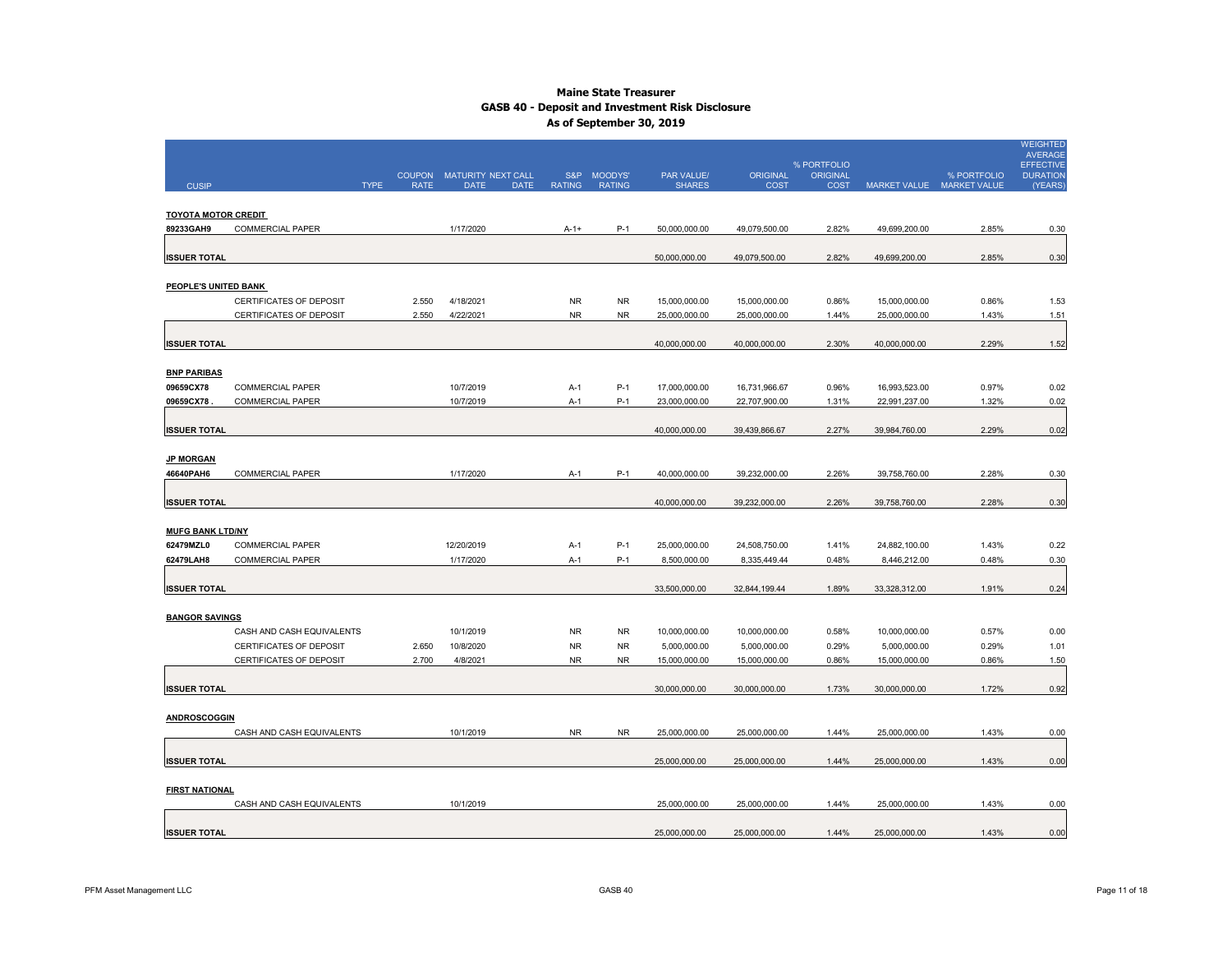|                     |                           |               |                           |             |                |                |                   |                  | % PORTFOLIO     |                     |                     | <b>WEIGHTED</b><br>AVERAGE<br><b>EFFECTIVE</b> |
|---------------------|---------------------------|---------------|---------------------------|-------------|----------------|----------------|-------------------|------------------|-----------------|---------------------|---------------------|------------------------------------------------|
|                     |                           | <b>COUPON</b> | <b>MATURITY NEXT CALL</b> |             | S&P            | <b>MOODYS'</b> | <b>PAR VALUE/</b> | <b>ORIGINAL</b>  | <b>ORIGINAL</b> |                     | % PORTFOLIO         | <b>DURATION</b>                                |
| <b>CUSIP</b>        | <b>TYPE</b>               | <b>RATE</b>   | <b>DATE</b>               | <b>DATE</b> | <b>RATING</b>  | <b>RATING</b>  | <b>SHARES</b>     | COST             | <b>COST</b>     | <b>MARKET VALUE</b> | <b>MARKET VALUE</b> | (YEARS)                                        |
|                     |                           |               |                           |             |                |                |                   |                  |                 |                     |                     |                                                |
| JOHNSON & JOHNSON   |                           |               |                           |             |                |                |                   |                  |                 |                     |                     |                                                |
| 478160CD4           | CORPORATE                 | 2.250         | 3/3/2022                  |             | AAA            | Aaa            | 16,893,000.00     | 16,680,992.85    | 0.96%           | 17,091,391.39       | 0.98%               | 2.35                                           |
|                     |                           |               |                           |             |                |                |                   |                  |                 |                     |                     |                                                |
| <b>ISSUER TOTAL</b> |                           |               |                           |             |                |                | 16,893,000.00     | 16,680,992.85    | 0.96%           | 17,091,391.39       | 0.98%               | 2.35                                           |
|                     |                           |               |                           |             |                |                |                   |                  |                 |                     |                     |                                                |
| <b>BATH SAVINGS</b> |                           |               |                           |             |                |                |                   |                  |                 |                     |                     |                                                |
|                     | CASH AND CASH EQUIVALENTS |               | 10/1/2019                 |             | N <sub>R</sub> | <b>NR</b>      | 14,000,000.00     | 14,000,000.00    | 0.81%           | 14,000,000.00       | 0.80%               | 0.00                                           |
|                     |                           |               |                           |             |                |                |                   |                  |                 |                     |                     |                                                |
| <b>ISSUER TOTAL</b> |                           |               |                           |             |                |                | 14,000,000.00     | 14,000,000.00    | 0.81%           | 14,000,000.00       | 0.80%               | 0.00                                           |
|                     |                           |               |                           |             |                |                |                   |                  |                 |                     |                     |                                                |
| <b>MICROSOFT</b>    |                           |               |                           |             |                |                |                   |                  |                 |                     |                     |                                                |
| 594918BV5           | CORPORATE                 | 1.850         | 2/6/2020                  |             | AAA            | Aaa            | 10,000,000.00     | 10,038,800.00    | 0.58%           | 9,995,230.00        | 0.57%               | 0.35                                           |
|                     |                           |               |                           |             |                |                |                   |                  |                 |                     |                     |                                                |
| <b>ISSUER TOTAL</b> |                           |               |                           |             |                |                | 10,000,000.00     | 10,038,800.00    | 0.58%           | 9,995,230.00        | 0.57%               | 0.35                                           |
|                     |                           |               |                           |             |                |                |                   |                  |                 |                     |                     |                                                |
|                     |                           |               |                           |             |                |                |                   |                  |                 |                     |                     |                                                |
| <b>GRAND TOTAL</b>  |                           |               |                           |             |                |                | 1,740,893,000.00  | 1,737,512,079.29 | 100.00%         | 1,744,679,370.89    | 100.00%             |                                                |
|                     |                           |               |                           |             |                |                |                   |                  |                 |                     |                     |                                                |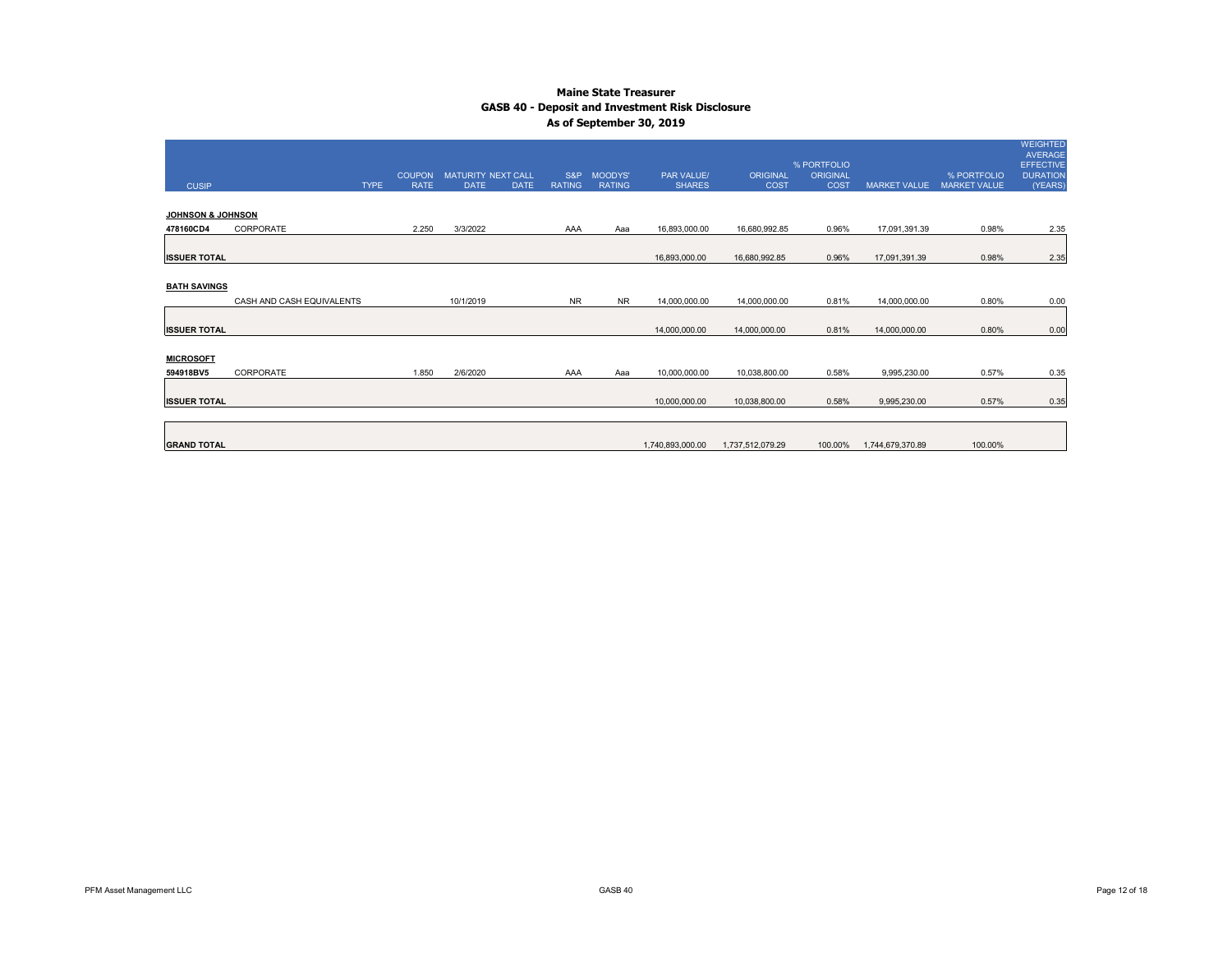#### **Maine State Treasurer Securities Purchased During the Month Ended September 30, 2019**

|                             |                                  |             |               |                 |                  |                  |                  |                  | <b>ACCRUED</b>                      |              |
|-----------------------------|----------------------------------|-------------|---------------|-----------------|------------------|------------------|------------------|------------------|-------------------------------------|--------------|
| <b>CUSIP</b>                | <b>ISSUER</b>                    | <b>DATE</b> | <b>COUPON</b> | <b>MATURITY</b> | <b>CALL DATE</b> | PAR VALUE/SHARES | <b>UNIT COST</b> | <b>PRINCIPAL</b> | <b>INTEREST</b><br><b>PURCHASED</b> | <b>YIELD</b> |
| <b>CASH AND EQUIVALENTS</b> |                                  |             |               |                 |                  |                  |                  |                  |                                     |              |
|                             | <b>TD BANK</b>                   | 9/4/2019    | 2.010 V       |                 |                  | 24,000,000.00    | 100.00           | 24,000,000.00    | 0.00                                | 2.010 V      |
|                             | <b>TD BANK</b>                   | 9/5/2019    | 2.010 V       |                 |                  | 1,000,000.00     | 100.00           | 1,000,000.00     | 0.00                                | 2.010V       |
|                             | <b>BAR HARBOR</b>                | 9/6/2019    | 2.150 V       |                 |                  | 12,000,000.00    | 100.00           | 12,000,000.00    | 0.00                                | 2.150 V      |
|                             | <b>CAMDEN NATIONAL</b>           | 9/6/2019    | 2.000 V       |                 |                  | 12,000,000.00    | 100.00           | 12,000,000.00    | 0.00                                | 2.000 V      |
|                             | <b>CITIZENS BANK</b>             | 9/6/2019    | 2.150 V       |                 |                  | 24,000,000.00    | 100.00           | 24,000,000.00    | 0.00                                | 2.150 V      |
|                             | <b>TD BANK</b>                   | 9/6/2019    | 2.010 V       |                 |                  | 25,000,000.00    | 100.00           | 25,000,000.00    | 0.00                                | 2.010 V      |
|                             | <b>BAR HARBOR</b>                | 9/11/2019   | 2.150 V       |                 |                  | 21,000,000.00    | 100.00           | 21,000,000.00    | 0.00                                | 2.150 V      |
|                             | <b>CITIZENS BANK</b>             | 9/11/2019   | 2.150 V       |                 |                  | 5,000,000.00     | 100.00           | 5,000,000.00     | 0.00                                | 2.150 V      |
|                             | FIDELITY GOVERNMENT MMF          | 9/13/2019   | 1.960 V       |                 |                  | 42,000,000.00    | 100.00           | 42,000,000.00    | 0.00                                | 1.960 V      |
|                             | <b>CITIZENS BANK</b>             | 9/13/2019   | 2.150 V       |                 |                  | 14,000,000.00    | 100.00           | 14,000,000.00    | 0.00                                | 2.150 V      |
|                             | FIDELITY GOVERNMENT MMF          | 9/16/2019   | 1.960 V       |                 |                  | 38,000,000.00    | 100.00           | 38,000,000.00    | 0.00                                | 1.960 V      |
|                             | FIDELITY GOVERNMENT MMF          | 9/17/2019   | 1.960 V       |                 |                  | 32,000,000.00    | 100.00           | 32,000,000.00    | 0.00                                | 1.960 V      |
|                             | FIDELITY GOVERNMENT MMF          | 9/18/2019   | 1.960 V       |                 |                  | 20,000,000.00    | 100.00           | 20,000,000.00    | 0.00                                | 1.960 V      |
|                             | <b>FIRST NATIONAL</b>            | 9/18/2019   | 2.060 V       |                 |                  | 25,000,000.00    | 100.00           | 25,000,000.00    | 0.00                                | 2.060 V      |
|                             | FIDELITY GOVERNMENT MMF          | 9/20/2019   | 1.960 V       |                 |                  | 14,000,000.00    | 100.00           | 14,000,000.00    | 0.00                                | 1.960 V      |
|                             | <b>TD BANK</b>                   | 9/20/2019   | 2.010 V       |                 |                  | 38,000,000.00    | 100.00           | 38,000,000.00    | 0.00                                | 2.010 V      |
|                             | <b>CAMDEN NATIONAL</b>           | 9/23/2019   | 2.000 V       |                 |                  | 6,000,000.00     | 100.00           | 6,000,000.00     | 0.00                                | 2.000 V      |
|                             | <b>CAMDEN NATIONAL</b>           | 9/27/2019   | 2.000 V       |                 |                  | 30,000,000.00    | 100.00           | 30,000,000.00    | 0.00                                | 2.000 V      |
|                             | <b>TD BANK</b>                   | 9/27/2019   | 2.010 V       |                 |                  | 22,000,000.00    | 100.00           | 22,000,000.00    | 0.00                                | 2.010 V      |
|                             | <b>BANGOR SAVINGS</b>            | 9/30/2019   | 2.000 V       |                 |                  | 10,000,000.00    | 100.00           | 10,000,000.00    | 0.00                                | 2.000 V      |
|                             |                                  |             |               |                 |                  |                  |                  |                  |                                     |              |
| <b>TOTAL:</b>               |                                  |             |               |                 |                  | 415,000,000.00   |                  | 415,000,000.00   | 0.00                                |              |
| <b>U.S. TREASURIES</b>      |                                  |             |               |                 |                  |                  |                  |                  |                                     |              |
|                             |                                  |             |               |                 |                  |                  |                  |                  |                                     |              |
| 912828W89                   | <b>US TREASURY</b>               | 9/3/2019    | 1.875         | 3/31/2022       |                  | 40,000,000.00    | 101.012          | 40,404,687.50    | 319,672.13                          | 1.47         |
| 9128284W7                   | <b>US TREASURY</b>               | 9/16/2019   | 2.750         | 8/15/2021       |                  | 25,000,000.00    | 101.730          | 25,432,617.19    | 59,782.61                           | 1.82         |
|                             |                                  |             |               |                 |                  |                  |                  |                  |                                     |              |
| 9128282S8                   | <b>US TREASURY</b>               | 9/30/2019   | 1.625         | 8/31/2022       |                  | 25,000,000.00    | 100.035          | 25,008,789.06    | 33,482.14                           | 1.61         |
| 9128286C9                   | <b>US TREASURY</b>               | 9/30/2019   | 2.500         | 2/15/2022       |                  | 25,000,000.00    | 101.973          | 25,493,164.06    | 78,125.00                           | 1.65         |
|                             |                                  |             |               |                 |                  |                  |                  |                  |                                     |              |
|                             |                                  |             |               |                 |                  |                  |                  |                  |                                     |              |
| <b>TOTAL:</b>               |                                  |             |               |                 |                  | 115,000,000.00   |                  | 116,339,257.81   | 491,061.88                          |              |
|                             | <b>FEDERAL AGENCY SECURITIES</b> |             |               |                 |                  |                  |                  |                  |                                     |              |
| 3135G0U92                   | <b>FNMA</b>                      | 9/16/2019   | 2.625         | 1/11/2022       |                  | 25,000,000.00    | 101.849          | 25,462,250.00    | 118,489.58                          | 1.81         |
|                             |                                  |             |               |                 |                  |                  |                  |                  |                                     |              |
| <b>TOTAL:</b>               |                                  |             |               |                 |                  | 25,000,000.00    |                  | 25,462,250.00    | 118,489.58                          |              |
|                             |                                  |             |               |                 |                  |                  |                  |                  |                                     |              |
|                             |                                  |             |               |                 |                  |                  |                  |                  |                                     |              |
| <b>GRAND TOTAL:</b>         |                                  |             |               |                 |                  | 555,000,000.00   |                  | 556,801,507.81   | 609,551.46                          |              |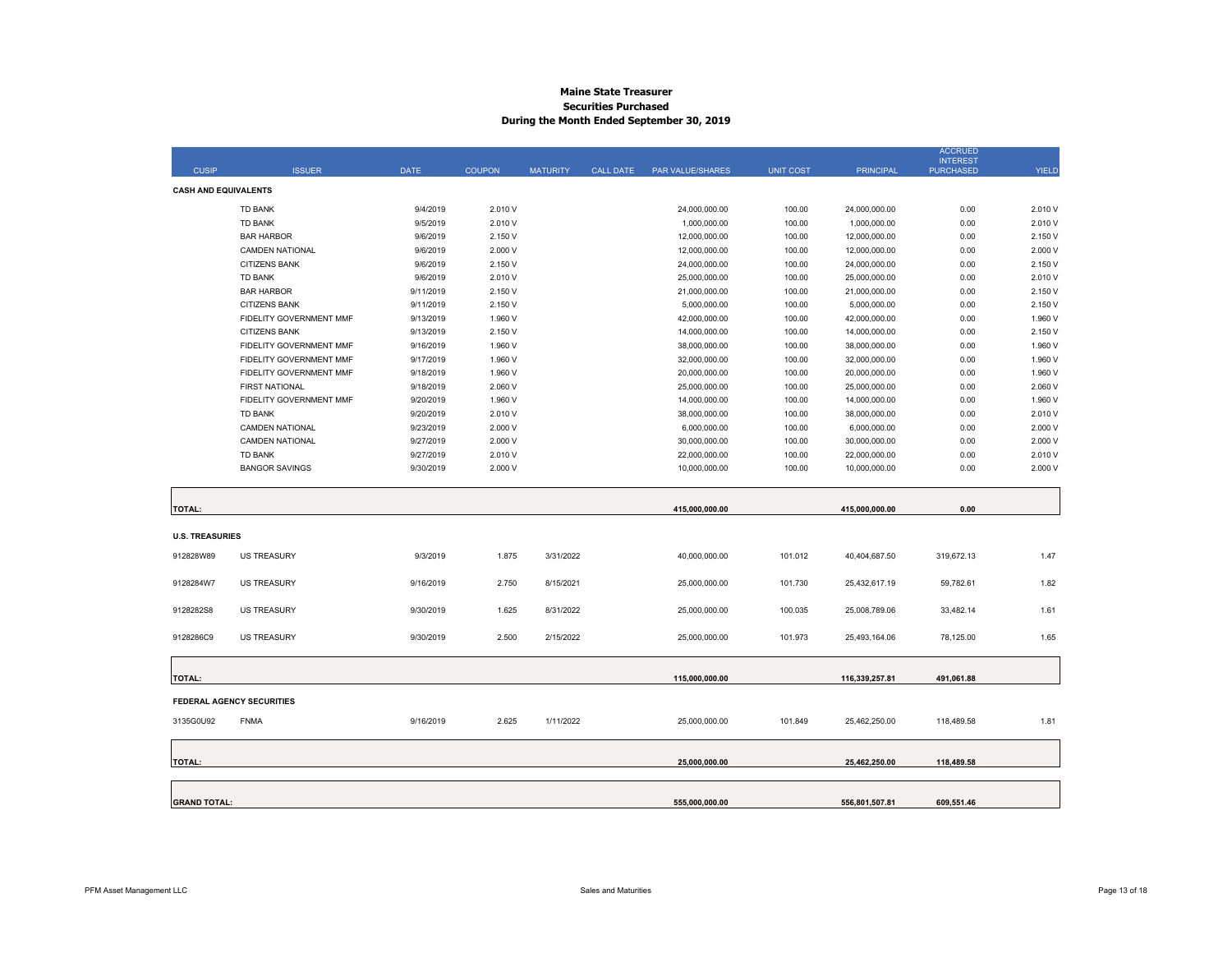#### **Maine State TreasurerSecurities Sold and Matured During the Month Ended September 30, 2019**

| <b>CUSIP</b>            | <b>ISSUER</b>               | <b>DATE</b> | <b>MATURITY/</b><br>COUPON CALL DATE | <b>PAR VALUE/SHARES</b> | <b>ORIGINAL COST</b> | <b>AMORTIZED COST AT</b><br><b>SALE OR MATURITY</b><br>(AMORT) | <b>PRICE</b> | <b>MARKET VALUE AT</b><br>SALE / SALE OR MATURITY /<br>ACCRETION / MATURITY CHANGE IN MARKET REALIZED GAIN<br>VALUE | (LOSS) | <b>ACCRUED</b><br><b>INTEREST</b><br><b>SOLD</b> | <b>INTEREST</b><br><b>RECEIVED</b> | <b>INTEREST</b><br>EARNED | YIELD   |
|-------------------------|-----------------------------|-------------|--------------------------------------|-------------------------|----------------------|----------------------------------------------------------------|--------------|---------------------------------------------------------------------------------------------------------------------|--------|--------------------------------------------------|------------------------------------|---------------------------|---------|
|                         | <b>CASH AND EQUIVALENTS</b> |             |                                      |                         |                      |                                                                |              |                                                                                                                     |        |                                                  |                                    |                           |         |
|                         | <b>CITIZENS BANK</b>        | 9/3/2019    | 2.150 V                              | 25.000.000.00           | 25,000,000.00        | 25.000.000.00                                                  | 100.00       | 25.000.000.00                                                                                                       | 0.00   | 0.00                                             | 0.00                               | 0.00                      | 2.150 V |
|                         |                             |             |                                      |                         |                      | 0.00                                                           |              | 0.00                                                                                                                |        |                                                  |                                    |                           |         |
|                         | <b>TD BANK</b>              | 9/3/2019    | 2.010 V                              | 45,000,000.00           | 45,000,000.00        | 45,000,000.00                                                  | 100.00       | 45,000,000.00                                                                                                       | 0.00   | 0.00                                             | 0.00                               | 0.00                      | 2.010 V |
|                         |                             |             |                                      |                         |                      | 0.00                                                           |              | 0.00                                                                                                                |        |                                                  |                                    |                           |         |
|                         | <b>BAR HARBOR</b>           | 9/9/2019    | 2.150 V                              | 12,000,000.00           | 12,000,000.00        | 12,000,000.00                                                  | 100.00       | 12,000,000.00                                                                                                       | 0.00   | 0.00                                             | 0.00                               | 0.00                      | 2.150 V |
|                         | <b>CAMDEN NATIONAL</b>      | 9/9/2019    | 2,000 V                              | 11,000,000.00           |                      | 0.00<br>11,000,000.00                                          | 100.00       | 0.00<br>11,000,000.00                                                                                               | 0.00   | 0.00                                             | 0.00                               | 0.00                      | 2.000 V |
|                         |                             |             |                                      |                         | 11,000,000.00        | 0.00                                                           |              | 0.00                                                                                                                |        |                                                  |                                    |                           |         |
|                         | <b>CAMDEN NATIONAL</b>      | 9/10/2019   | 2.000 V                              | 7,000,000.00            | 7,000,000.00         | 7,000,000.00                                                   | 100.00       | 7,000,000.00                                                                                                        | 0.00   | 0.00                                             | 0.00                               | 0.00                      | 2.000 V |
|                         |                             |             |                                      |                         |                      | 0.00                                                           |              | 0.00                                                                                                                |        |                                                  |                                    |                           |         |
|                         | <b>CAMDEN NATIONAL</b>      | 9/12/2019   | 2.000 V                              | 28,000,000.00           | 28,000,000.00        | 28,000,000.00                                                  | 100.00       | 28,000,000.00                                                                                                       | 0.00   | 0.00                                             | 0.00                               | 0.00                      | 2.000 V |
|                         |                             |             |                                      |                         |                      | 0.00                                                           |              | 0.00                                                                                                                |        |                                                  |                                    |                           |         |
|                         | CITIZENS BANK               | 9/12/2019   | 2.150 V                              | 1,000,000.00            | 1,000,000.00         | 1,000,000.00                                                   | 100.00       | 1,000,000.00                                                                                                        | 0.00   | 0.00                                             | 0.00                               | 0.00                      | 2.150 V |
|                         | <b>FIRST NATIONAL</b>       | 9/12/2019   | 2.060 V                              | 25,000,000.00           | 25,000,000.00        | 0.00<br>25,000,000.00                                          | 100.00       | 0.00<br>25,000,000.00                                                                                               | 0.00   | 0.00                                             | 0.00                               | 0.00                      | 2.060 V |
|                         |                             |             |                                      |                         |                      | 0.00                                                           |              | 0.00                                                                                                                |        |                                                  |                                    |                           |         |
|                         | <b>TD BANK</b>              | 9/19/2019   | 2.010 V                              | 38,000,000.00           | 38,000,000.00        | 38,000,000.00                                                  | 100.00       | 38,000,000.00                                                                                                       | 0.00   | 0.00                                             | 0.00                               | 0.00                      | 2.010 V |
|                         |                             |             |                                      |                         |                      | 0.00                                                           |              | 0.00                                                                                                                |        |                                                  |                                    |                           |         |
|                         | FIDELITY GOVERNMENT MMF     | 9/24/2019   | 1.960 V                              | 5,000,000.00            | 5,000,000.00         | 5,000,000.00                                                   | 100.00       | 5,000,000.00                                                                                                        | 0.00   | 0.00                                             | 0.00                               | 0.00                      | 1.960 V |
|                         |                             |             |                                      |                         |                      | 0.00                                                           |              | 0.00                                                                                                                |        |                                                  |                                    |                           |         |
|                         | FIDELITY GOVERNMENT MMF     | 9/25/2019   | 1.960 V                              | 42,000,000.00           | 42,000,000.00        | 42,000,000.00                                                  | 100.00       | 42,000,000.00                                                                                                       | 0.00   | 0.00                                             | 0.00                               | 0.00                      | 1.960 V |
|                         |                             |             |                                      |                         |                      | 0.00                                                           |              | 0.00                                                                                                                |        |                                                  |                                    |                           |         |
|                         | FIDELITY GOVERNMENT MMF     | 9/26/2019   | 1.960 V                              | 48,000,000.00           | 48,000,000.00        | 48,000,000.00<br>0.00                                          | 100.00       | 48,000,000.00<br>0.00                                                                                               | 0.00   | 0.00                                             | 0.00                               | 0.00                      | 1.960 V |
|                         |                             |             |                                      |                         |                      |                                                                |              |                                                                                                                     |        |                                                  |                                    |                           |         |
| <b>TOTAL:</b>           |                             |             |                                      | 287,000,000.00          | 287,000,000.00       | 287,000,000.00<br>0.00                                         |              | 287,000,000.00<br>0.00                                                                                              | 0.00   | 0.00                                             | 0.00                               | 0.00                      |         |
|                         |                             |             |                                      |                         |                      |                                                                |              |                                                                                                                     |        |                                                  |                                    |                           |         |
| <b>COMMERCIAL PAPER</b> |                             |             |                                      |                         |                      |                                                                |              |                                                                                                                     |        |                                                  |                                    |                           |         |
| 25214PNF6               | DEXIA CREDIT LOCAL SA NY    | 9/5/2019    | 0.000<br>9/5/2019                    | 25,000,000.00           | 24,541,666.67        | 25,000,000.00                                                  | 100.00       | 25,000,000.00                                                                                                       | 0.00   | 0.00                                             | 0.00                               | 0.00                      |         |
|                         |                             |             |                                      |                         |                      | 7,639.00                                                       |              | 9,300.00                                                                                                            |        |                                                  |                                    |                           |         |
|                         | 62479MWP4 MUFG BANK LTD/NY  | 9/23/2019   | 0.000<br>9/23/2019                   | 17,000,000.00           | 16,744,159.44        | 17,000,000.00                                                  | 100.00       | 17,000,000.00                                                                                                       | 0.00   | 0.00                                             | 0.00                               | 0.00                      |         |
|                         |                             |             |                                      |                         |                      | 27,322.74                                                      |              | 23,681.00                                                                                                           |        |                                                  |                                    |                           |         |
|                         | 63873KWW3 NATIXIS NY BRANCH | 9/30/2019   | 0.000<br>9/30/2019                   | 8,500,000.00            | 8,406,214.31         | 8,500,000.00                                                   | 100.00       | 8,500,000.00                                                                                                        | 0.00   | 0.00                                             | 0.00                               | 0.00                      |         |
|                         |                             |             |                                      |                         |                      | 17,323.51                                                      |              | 15,444.50                                                                                                           |        |                                                  |                                    |                           |         |
|                         |                             |             |                                      | 50,500,000.00           | 49,692,040.42        | 50,500,000.00                                                  |              | 50,500,000.00                                                                                                       | 0.00   | 0.00                                             | 0.00                               | 0.00                      |         |
| <b>TOTAL:</b>           |                             |             |                                      |                         |                      | 52,285.25                                                      |              | 48,425.50                                                                                                           |        |                                                  |                                    |                           |         |
|                         |                             |             |                                      |                         |                      |                                                                |              |                                                                                                                     |        |                                                  |                                    |                           |         |
| <b>U.S. TREASURIES</b>  |                             |             |                                      |                         |                      |                                                                |              |                                                                                                                     |        |                                                  |                                    |                           |         |
|                         |                             |             |                                      |                         |                      |                                                                |              |                                                                                                                     |        |                                                  |                                    |                           |         |
| 912828F39               | <b>US TREASURY</b>          | 9/30/2019   | 1.750 9/30/2019                      | 23,500,000.00           | 23,395,351.56        | 23,500,000.00<br>14,227.37                                     | 100.00       | 23,500,000.00<br>5,640.00                                                                                           | 0.00   | 0.00                                             | 205,625.00                         | 32,585.38                 |         |
| 912828TR1               | <b>US TREASURY</b>          | 9/30/2019   | 1.000<br>9/30/2019                   | 30,000,000.00           | 29,513,671.88        | 30,000,000.00                                                  | 100.00       | 30,000,000.00                                                                                                       | 0.00   | 0.00                                             | 150,000.00                         | 23,770.49                 |         |
|                         |                             |             |                                      |                         |                      | 37,563.30                                                      |              | 23,610.00                                                                                                           |        |                                                  |                                    |                           |         |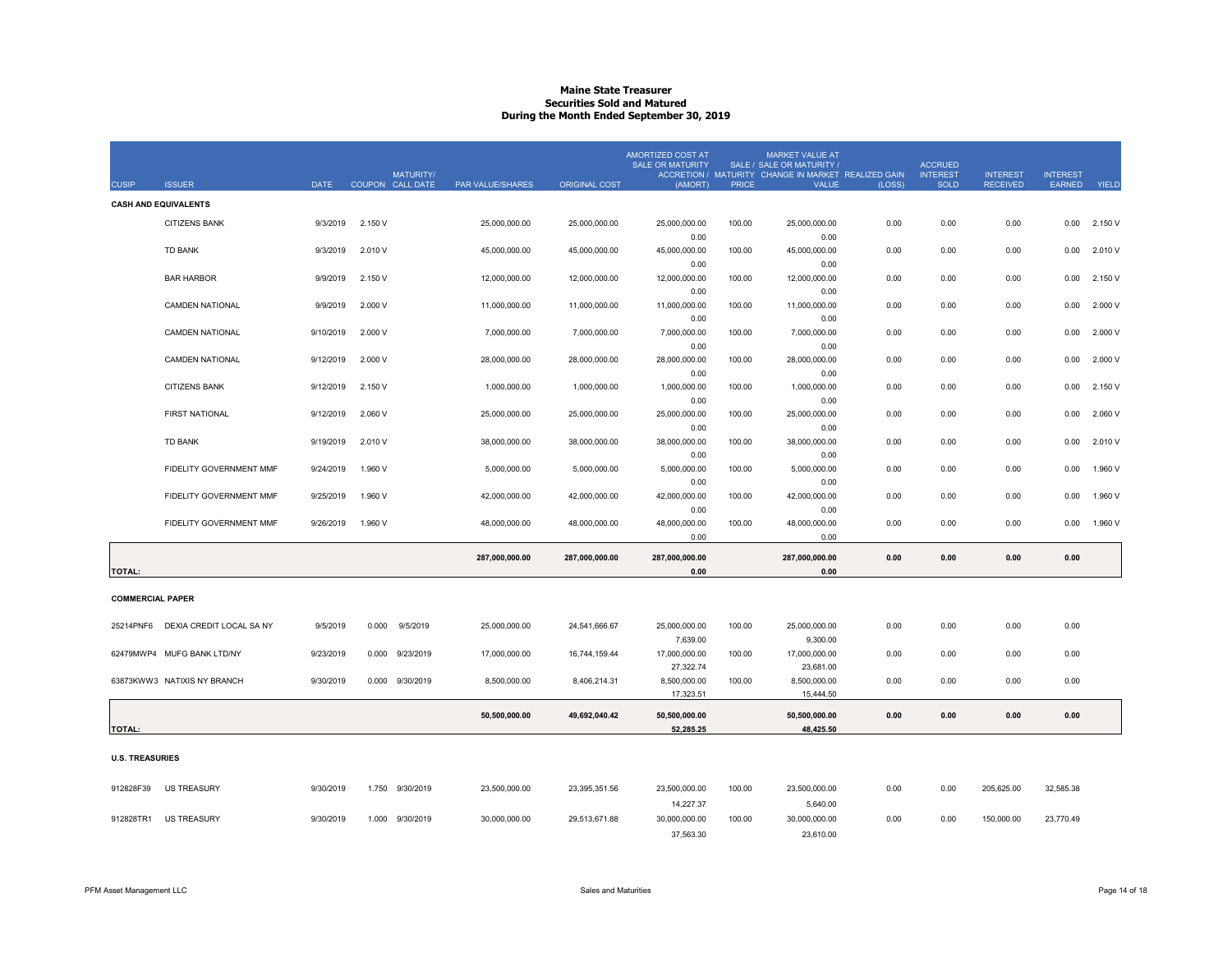#### **Maine State TreasurerSecurities Sold and Matured During the Month Ended September 30, 2019**

| <b>CUSIP</b>        | <b>ISSUER</b>      | DATE      |       | <b>MATURITY/</b><br>COUPON CALL DATE | <b>PAR VALUE/SHARES</b> | <b>ORIGINAL COST</b> | AMORTIZED COST AT<br><b>SALE OR MATURITY</b><br>(AMORT) | <b>PRICE</b> | <b>MARKET VALUE AT</b><br>SALE / SALE OR MATURITY /<br>ACCRETION / MATURITY CHANGE IN MARKET REALIZED GAIN<br><b>VALUE</b> | (LOSS) | <b>ACCRUED</b><br><b>INTEREST</b><br><b>SOLD</b> | <b>INTEREST</b><br><b>RECEIVED</b> | <b>INTEREST</b><br><b>EARNED</b> | YIELD |
|---------------------|--------------------|-----------|-------|--------------------------------------|-------------------------|----------------------|---------------------------------------------------------|--------------|----------------------------------------------------------------------------------------------------------------------------|--------|--------------------------------------------------|------------------------------------|----------------------------------|-------|
| 912828TR1           | <b>US TREASURY</b> | 9/30/2019 | 1.000 | 9/30/2019                            | 20,000,000.00           | 19.677.343.75        | 20,000,000.00                                           | 100.00       | 20,000,000.00                                                                                                              | 0.00   | 0.00                                             | 100,000.00                         | 15,846.99                        |       |
|                     |                    |           |       |                                      |                         |                      | 25.594.40                                               |              | 15,740.00                                                                                                                  |        |                                                  |                                    |                                  |       |
| <b>TOTAL:</b>       |                    |           |       |                                      | 73,500,000.00           | 72,586,367.19        | 73,500,000.00<br>77.385.07                              |              | 73.500.000.00<br>44.990.00                                                                                                 | 0.00   | 0.00                                             | 455,625.00                         | 72,202.86                        |       |
|                     |                    |           |       |                                      |                         |                      |                                                         |              |                                                                                                                            |        |                                                  |                                    |                                  |       |
|                     |                    |           |       |                                      | 411,000,000.00          | 409,278,407.61       | 411.000.000.00                                          |              | 411.000.000.00                                                                                                             | 0.00   | 0.00                                             | 455,625.00                         | 72,202.86                        |       |
| <b>GRAND TOTAL:</b> |                    |           |       |                                      |                         |                      | 129.670.32                                              |              | 93.415.50                                                                                                                  |        |                                                  |                                    |                                  |       |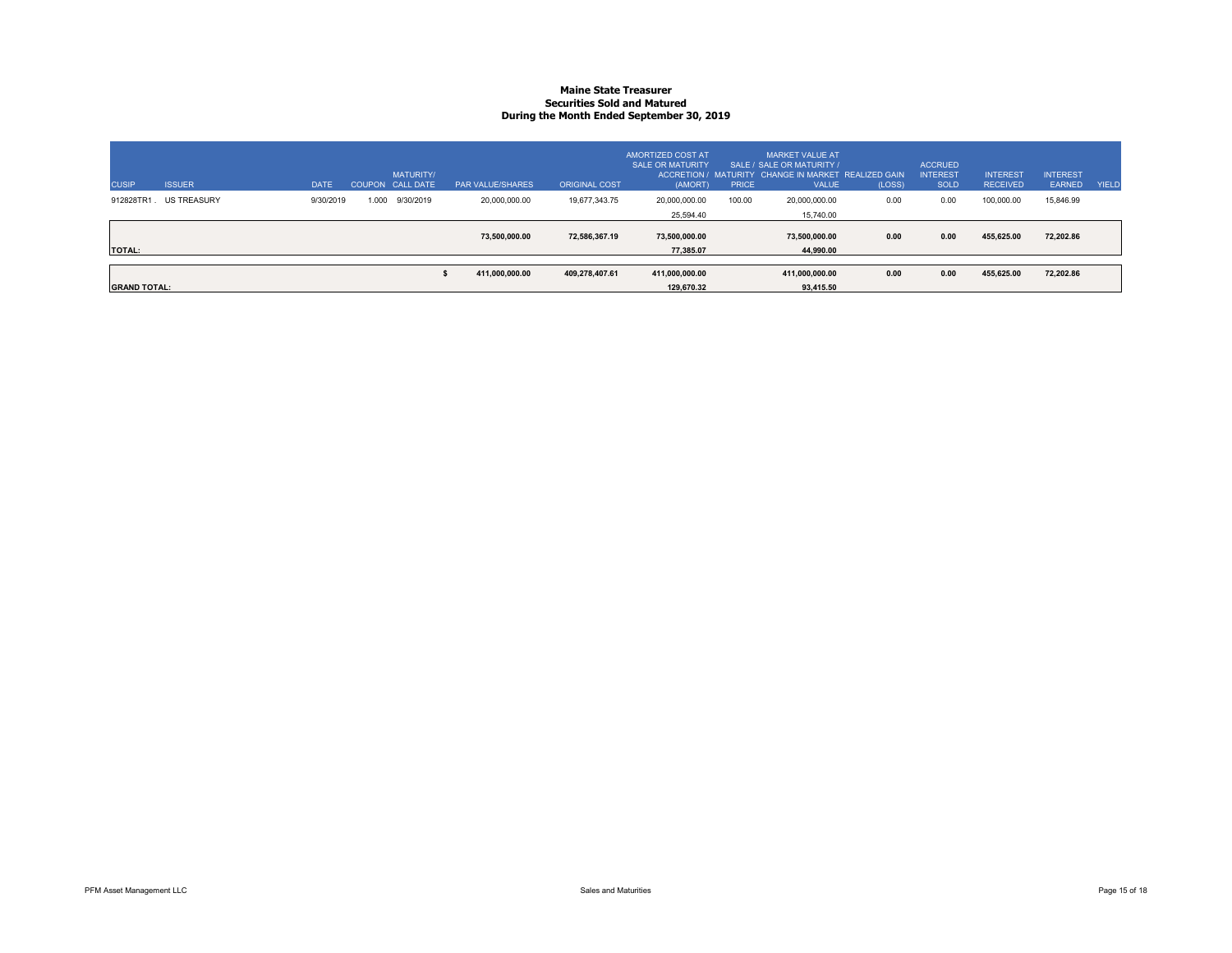#### **Maine State Treasurer Transaction Report For the Month Ended September 30, 2019**

|             |              |                    |                      |                                              |                 |                  |                  |                 | <b>TRANSACTION</b> |                    |
|-------------|--------------|--------------------|----------------------|----------------------------------------------|-----------------|------------------|------------------|-----------------|--------------------|--------------------|
| <b>DATE</b> | <b>CUSIP</b> | <b>TRANSACTION</b> | <b>SECURITY TYPE</b> | <b>DESCRIPTION</b>                           | <b>MATURITY</b> | PAR VALUE/SHARES | <b>PRINCIPAL</b> | <b>INTEREST</b> | <b>TOTAL</b>       | <b>BALANCE</b>     |
|             |              |                    |                      |                                              |                 |                  |                  |                 |                    |                    |
| 9/3/2019    |              | <b>INTEREST</b>    | <b>CASH EQUIV</b>    | <b>FIDELITY GOVERNMENT</b><br><b>MMF</b>     |                 | 0.00             | 0.00             | 51,352.55       | 51,352.55          | 51,352.55          |
|             | 478160CD4    | <b>INTEREST</b>    | CORP                 | JOHNSON & JOHNSON                            | 3/3/2022        | 0.00             | 0.00             | 190,046.25      | 190,046.25         | 241,398.80         |
|             | 912828W89    | <b>BUY</b>         | <b>UST</b>           | <b>US TREASURY</b>                           |                 | 40,404,687.50    | 40,404,687.50    | 319,672.13      |                    |                    |
|             |              |                    |                      |                                              | 3/31/2022       |                  |                  |                 | (40, 724, 359.63)  | (40, 482, 960.83)  |
|             |              | <b>INTEREST</b>    | <b>CASH EQUIV</b>    | ANDROSCOGGIN                                 |                 | 0.00             | 0.00             | 44,623.29       | 44,623.29          | (40, 438, 337.54)  |
|             |              | <b>INTEREST</b>    | <b>CASH EQUIV</b>    | <b>BANGOR SAVINGS</b>                        |                 | 0.00             | 0.00             | 16,547.95       | 16,547.95          | (40, 421, 789.59)  |
|             |              | <b>INTEREST</b>    | <b>CASH EQUIV</b>    | <b>BATH SAVINGS</b>                          |                 | 0.00             | 0.00             | 24,854.79       | 24,854.79          | (40, 396, 934.80)  |
|             |              | <b>INTEREST</b>    | <b>CASH EQUIV</b>    | <b>BAR HARBOR</b>                            |                 | 0.00             | 0.00             | 77,451.48       | 77,451.48          | (40,319,483.32)    |
|             |              | <b>INTEREST</b>    | <b>CASH EQUIV</b>    | <b>CAMDEN NATIONAL</b>                       |                 | 0.00             | 0.00             | 120,470.14      | 120,470.14         | (40, 199, 013.18)  |
|             |              | <b>INTEREST</b>    | <b>CASH EQUIV</b>    | <b>CITIZENS BANK</b>                         |                 | 0.00             | 0.00             | 58,963.00       | 58,963.00          | (40, 140, 050.18)  |
|             |              | <b>SELL</b>        | <b>CASH EQUIV</b>    | <b>CITIZENS BANK</b>                         |                 | 25,000,000.00    | 25,000,000.00    | 0.00            | 25,000,000.00      | (15, 140, 050.18)  |
|             |              | <b>INTEREST</b>    | <b>CASH EQUIV</b>    | <b>FIRST NATIONAL</b>                        |                 | 0.00             | 0.00             | 45,897.26       | 45,897.26          | (15,094,152.92)    |
|             |              | <b>INTEREST</b>    | <b>CASH EQUIV</b>    | <b>TD BANK</b>                               |                 | 0.00             | 0.00             | 363,571.51      | 363,571.51         | (14, 730, 581.41)  |
|             |              | SELL               | <b>CASH EQUIV</b>    | <b>TD BANK</b>                               |                 | 45,000,000.00    | 45,000,000.00    | 0.00            | 45,000,000.00      | 30,269,418.59      |
| 9/4/2019    |              | <b>BUY</b>         | <b>CASH EQUIV</b>    | <b>TD BANK</b><br>DEXIA CREDIT LOCAL SA      |                 | 24,000,000.00    | 24,000,000.00    | 0.00            | (24,000,000.00)    | 6,269,418.59       |
| 9/5/2019    | 25214PNF6    | <b>MATURITY</b>    | CP                   | <b>NY</b>                                    | 9/5/2019        | 25,000,000.00    | 25,000,000.00    | 0.00            | 25,000,000.00      | 31,269,418.59      |
|             |              | <b>BUY</b>         | <b>CASH EQUIV</b>    | <b>TD BANK</b>                               |                 | 1,000,000.00     | 1,000,000.00     | 0.00            | (1,000,000.00)     | 30.269.418.59      |
| 9/6/2019    |              | <b>BUY</b>         | <b>CASH EQUIV</b>    | <b>BAR HARBOR</b>                            |                 | 12,000,000.00    | 12,000,000.00    | 0.00            | (12,000,000.00)    | 18,269,418.59      |
|             |              | <b>BUY</b>         | <b>CASH EQUIV</b>    | <b>CAMDEN NATIONAL</b>                       |                 | 12,000,000.00    | 12,000,000.00    | 0.00            | (12,000,000.00)    | 6,269,418.59       |
|             |              | <b>BUY</b>         | <b>CASH EQUIV</b>    | <b>CITIZENS BANK</b>                         |                 | 24,000,000.00    | 24,000,000.00    | 0.00            | (24,000,000.00)    | (17,730,581.41)    |
|             |              | <b>BUY</b>         | <b>CASH EQUIV</b>    | <b>TD BANK</b>                               |                 | 25,000,000.00    | 25,000,000.00    | 0.00            | (25,000,000.00)    | (42,730,581.41)    |
| 9/9/2019    |              | SELL               | <b>CASH EQUIV</b>    | <b>BAR HARBOR</b>                            |                 | 12,000,000.00    | 12,000,000.00    | 0.00            | 12,000,000.00      | (30,730,581.41)    |
|             |              | <b>SELL</b>        | <b>CASH EQUIV</b>    | <b>CAMDEN NATIONAL</b>                       |                 | 11,000,000.00    | 11,000,000.00    | 0.00            | 11,000,000.00      | (19,730,581.41)    |
| 9/10/2019   |              | SELL               | <b>CASH EQUIV</b>    | <b>CAMDEN NATIONAL</b>                       |                 | 7,000,000.00     | 7,000,000.00     | 0.00            | 7,000,000.00       | (12,730,581.41)    |
| 9/11/2019   |              | <b>BUY</b>         | <b>CASH EQUIV</b>    | <b>BAR HARBOR</b>                            |                 | 21,000,000.00    | 21,000,000.00    | 0.00            | (21,000,000.00)    | (33,730,581.41)    |
|             |              | <b>BUY</b>         | <b>CASH EQUIV</b>    | <b>CITIZENS BANK</b>                         |                 | 5,000,000.00     | 5,000,000.00     | 0.00            | (5,000,000.00)     | (38,730,581.41)    |
| 9/12/2019   |              | SELL               | <b>CASH EQUIV</b>    | <b>CAMDEN NATIONAL</b>                       |                 | 28,000,000.00    | 28,000,000.00    | 0.00            | 28,000,000.00      | (10,730,581.41)    |
|             |              | <b>SELL</b>        | <b>CASH EQUIV</b>    | <b>CITIZENS BANK</b>                         |                 | 1,000,000.00     | 1,000,000.00     | 0.00            | 1,000,000.00       | (9,730,581.41)     |
|             |              | SELL               | <b>CASH EQUIV</b>    | <b>FIRST NATIONAL</b><br>FIDELITY GOVERNMENT |                 | 25,000,000.00    | 25,000,000.00    | 0.00            | 25,000,000.00      | 15,269,418.59      |
| 9/13/2019   |              | <b>BUY</b>         | <b>CASH EQUIV</b>    | MMF                                          |                 | 42,000,000.00    | 42,000,000.00    | 0.00            | (42,000,000.00)    | (26,730,581.41)    |
|             |              | <b>BUY</b>         | <b>CASH EQUIV</b>    | <b>CITIZENS BANK</b>                         |                 | 14,000,000.00    | 14,000,000.00    | 0.00            | (14,000,000.00)    | (40,730,581.41)    |
| 9/16/2019   | 3135G0U92    | <b>BUY</b>         | <b>INSTR</b>         | <b>FNMA</b>                                  | 1/11/2022       | 25,462,250.00    | 25,462,250.00    | 118,489.58      | (25,580,739.58)    | (66, 311, 320.99)  |
|             |              | <b>BUY</b>         | <b>CASH EQUIV</b>    | FIDELITY GOVERNMENT<br><b>MMF</b>            |                 | 38,000,000.00    | 38,000,000.00    | 0.00            | (38,000,000.00)    | (104, 311, 320.99) |
|             | 9128284W7    | <b>BUY</b>         | <b>UST</b>           | <b>US TREASURY</b>                           | 8/15/2021       | 25,432,617.19    | 25,432,617.19    | 59,782.61       | (25, 492, 399.80)  | (129,803,720.79)   |
| 9/17/2019   |              | <b>BUY</b>         | <b>CASH EQUIV</b>    | FIDELITY GOVERNMENT<br><b>MMF</b>            |                 | 32,000,000.00    | 32,000,000.00    | 0.00            | (32,000,000.00)    | (161,803,720.79)   |
| 9/18/2019   |              | <b>BUY</b>         | <b>CASH EQUIV</b>    | <b>FIDELITY GOVERNMENT</b><br>MMF            |                 | 20,000,000.00    | 20,000,000.00    | 0.00            | (20,000,000.00)    | (181, 803, 720.79) |
|             |              | <b>BUY</b>         | <b>CASH EQUIV</b>    | <b>FIRST NATIONAL</b>                        |                 | 25,000,000.00    | 25,000,000.00    | 0.00            | (25,000,000.00)    | (206, 803, 720.79) |
| 9/19/2019   |              | SELL               | <b>CASH EQUIV</b>    | <b>TD BANK</b>                               |                 | 38,000,000.00    | 38,000,000.00    | 0.00            | 38,000,000.00      | (168, 803, 720.79) |
| 9/20/2019   |              | <b>BUY</b>         | <b>CASH EQUIV</b>    | FIDELITY GOVERNMENT<br><b>MMF</b>            |                 | 14,000,000.00    | 14,000,000.00    | 0.00            | (14,000,000.00)    | (182, 803, 720.79) |
|             |              | <b>BUY</b>         | <b>CASH EQUIV</b>    | <b>TD BANK</b>                               |                 | 38,000,000.00    | 38,000,000.00    | 0.00            | (38,000,000.00)    | (220, 803, 720.79) |
| 9/23/2019   | 62479MWP4    | <b>MATURITY</b>    | CP                   | MUFG BANK LTD/NY                             | 9/23/2019       | 17,000,000.00    | 17,000,000.00    | 0.00            | 17,000,000.00      | (203,803,720.79)   |
|             |              | <b>BUY</b>         | <b>CASH EQUIV</b>    | <b>CAMDEN NATIONAL</b>                       |                 | 6,000,000.00     | 6,000,000.00     | 0.00            | (6,000,000.00)     | (209, 803, 720.79) |
| 9/24/2019   |              | SELL               | <b>CASH EQUIV</b>    | FIDELITY GOVERNMENT<br>MMF                   |                 | 5,000,000.00     | 5,000,000.00     | 0.00            | 5,000,000.00       | (204, 803, 720.79) |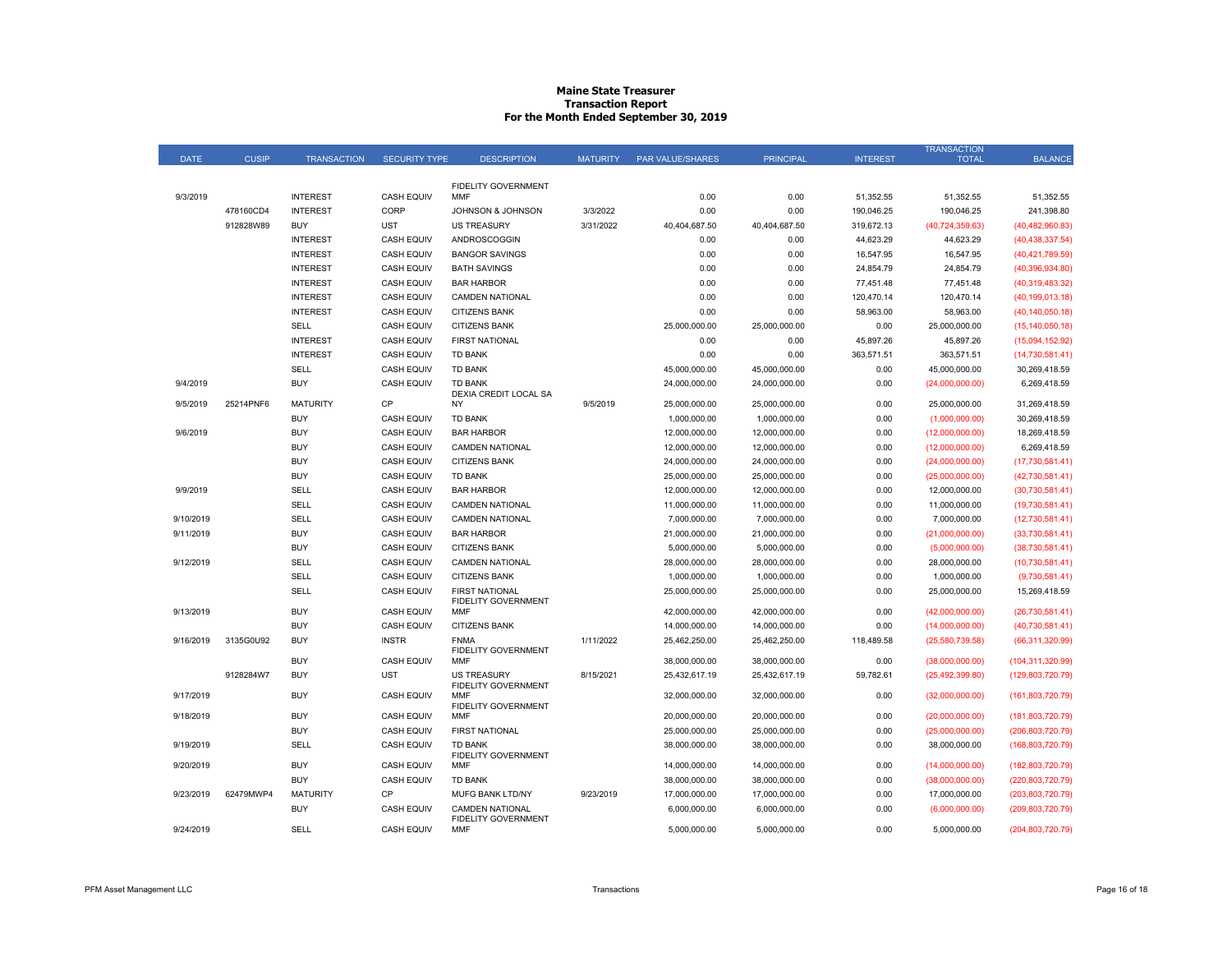#### **Maine State Treasurer Transaction Report For the Month Ended September 30, 2019**

| <b>DATE</b> | <b>CUSIP</b> | <b>TRANSACTION</b> | <b>SECURITY TYPE</b> | <b>DESCRIPTION</b>         | <b>MATURITY</b> | <b>PAR VALUE/SHARES</b> | <b>PRINCIPAL</b> | <b>INTEREST</b> | <b>TRANSACTION</b><br><b>TOTAL</b> | <b>BALANCE</b>     |
|-------------|--------------|--------------------|----------------------|----------------------------|-----------------|-------------------------|------------------|-----------------|------------------------------------|--------------------|
|             |              |                    |                      |                            |                 |                         |                  |                 |                                    |                    |
|             |              |                    |                      | FIDELITY GOVERNMENT        |                 |                         |                  |                 |                                    |                    |
| 9/25/2019   |              | SELL               | <b>CASH EQUIV</b>    | <b>MMF</b>                 |                 | 42,000,000.00           | 42,000,000.00    | 0.00            | 42,000,000.00                      | (162,803,720.79)   |
|             |              |                    |                      | <b>FIDELITY GOVERNMENT</b> |                 |                         |                  |                 |                                    |                    |
| 9/26/2019   |              | SELL               | <b>CASH EQUIV</b>    | <b>MMF</b>                 |                 | 48,000,000.00           | 48,000,000.00    | 0.00            | 48,000,000.00                      | (114,803,720.79)   |
| 9/27/2019   |              | <b>BUY</b>         | <b>CASH EQUIV</b>    | <b>CAMDEN NATIONAL</b>     |                 | 30,000,000.00           | 30,000,000.00    | 0.00            | (30,000,000.00)                    | (144,803,720.79)   |
|             |              | <b>BUY</b>         | <b>CASH EQUIV</b>    | <b>TD BANK</b>             |                 | 22,000,000.00           | 22,000,000.00    | 0.00            | (22,000,000.00)                    | (166, 803, 720.79) |
| 9/29/2019   | 3137EAEJ4    | <b>INTEREST</b>    | <b>INSTR</b>         | <b>FHLMC</b>               | 9/29/2020       | 0.00                    | 0.00             | 162,500.00      | 162,500.00                         | (166, 641, 220.79) |
| 9/30/2019   | 3130ADUJ9    | <b>INTEREST</b>    | <b>INSTR</b>         | <b>FHLB</b>                | 3/30/2020       | 0.00                    | 0.00             | 356,250.00      | 356,250.00                         | (166, 284, 970.79) |
|             | 63873KWW3    | <b>MATURITY</b>    | CP                   | NATIXIS NY BRANCH          | 9/30/2019       | 8,500,000.00            | 8,500,000.00     | 0.00            | 8,500,000.00                       | (157, 784, 970.79) |
|             | 9128282S8    | <b>BUY</b>         | <b>UST</b>           | <b>US TREASURY</b>         | 8/31/2022       | 25,008,789.06           | 25,008,789.06    | 33,482.14       | (25,042,271.20)                    | (182, 827, 241.99) |
|             | 9128286C9    | <b>BUY</b>         | <b>UST</b>           | <b>US TREASURY</b>         | 2/15/2022       | 25,493,164.06           | 25,493,164.06    | 78,125.00       | (25,571,289.06)                    | (208, 398, 531.05) |
|             | 912828F39    | <b>MATURITY</b>    | <b>UST</b>           | <b>US TREASURY</b>         | 9/30/2019       | 23,500,000.00           | 23,500,000.00    | 205,625.00      | 23,705,625.00                      | (184, 692, 906.05) |
|             | 912828TR1    | <b>MATURITY</b>    | <b>UST</b>           | <b>US TREASURY</b>         | 9/30/2019       | 30,000,000.00           | 30,000,000.00    | 150,000.00      | 30,150,000.00                      | (154, 542, 906.05) |
|             | 912828TR1    | <b>MATURITY</b>    | <b>UST</b>           | <b>US TREASURY</b>         | 9/30/2019       | 20,000,000.00           | 20,000,000.00    | 100,000.00      | 20,100,000.00                      | (134, 442, 906.05) |
|             | 912828W89    | <b>INTEREST</b>    | <b>UST</b>           | <b>US TREASURY</b>         | 3/31/2022       | 0.00                    | 0.00             | 375,000.00      | 375,000.00                         | (134,067,906.05)   |
|             |              | <b>BUY</b>         | <b>CASH EQUIV</b>    | <b>BANGOR SAVINGS</b>      |                 | 10,000,000.00           | 10,000,000.00    | 0.00            | (10,000,000.00)                    | (144,067,906.05)   |
|             |              | <b>INTEREST</b>    | <b>CASH EQUIV</b>    | <b>MISC INCOME</b>         |                 | 0.00                    | 0.00             | 2.18            | 2.18                               | (144,067,903.87)   |
|             |              |                    |                      |                            |                 |                         |                  |                 |                                    |                    |

### **Net Contributions Net Withdrawals**

## **144,067,903.87**

PFM Asset Management LLC **Example 2008** Page 17 of 18